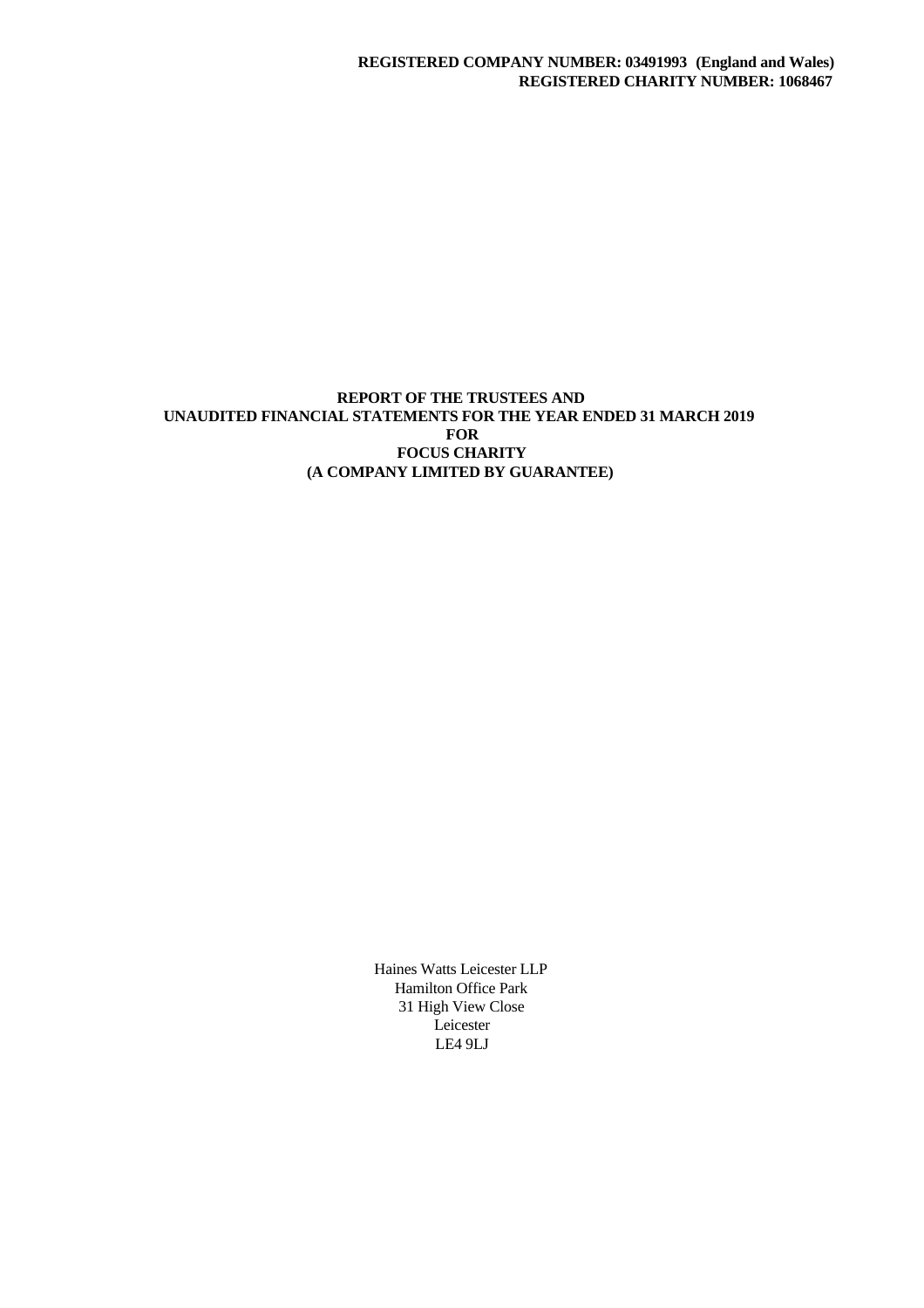# **CONTENTS OF THE FINANCIAL STATEMENTS FOR THE YEAR ENDED 31 MARCH 2019**

| Report of the trustees                     | $1$ to $8$ |  |
|--------------------------------------------|------------|--|
| Statement of trustees responsibilities     | 9          |  |
| Independent examiner's report              | 10         |  |
| Statement of financial activities          | 11         |  |
| Balance sheet                              | 12 to 13   |  |
| Notes to the financial statements          | 14 to 21   |  |
| Detailed statement of financial activities | 22         |  |

Page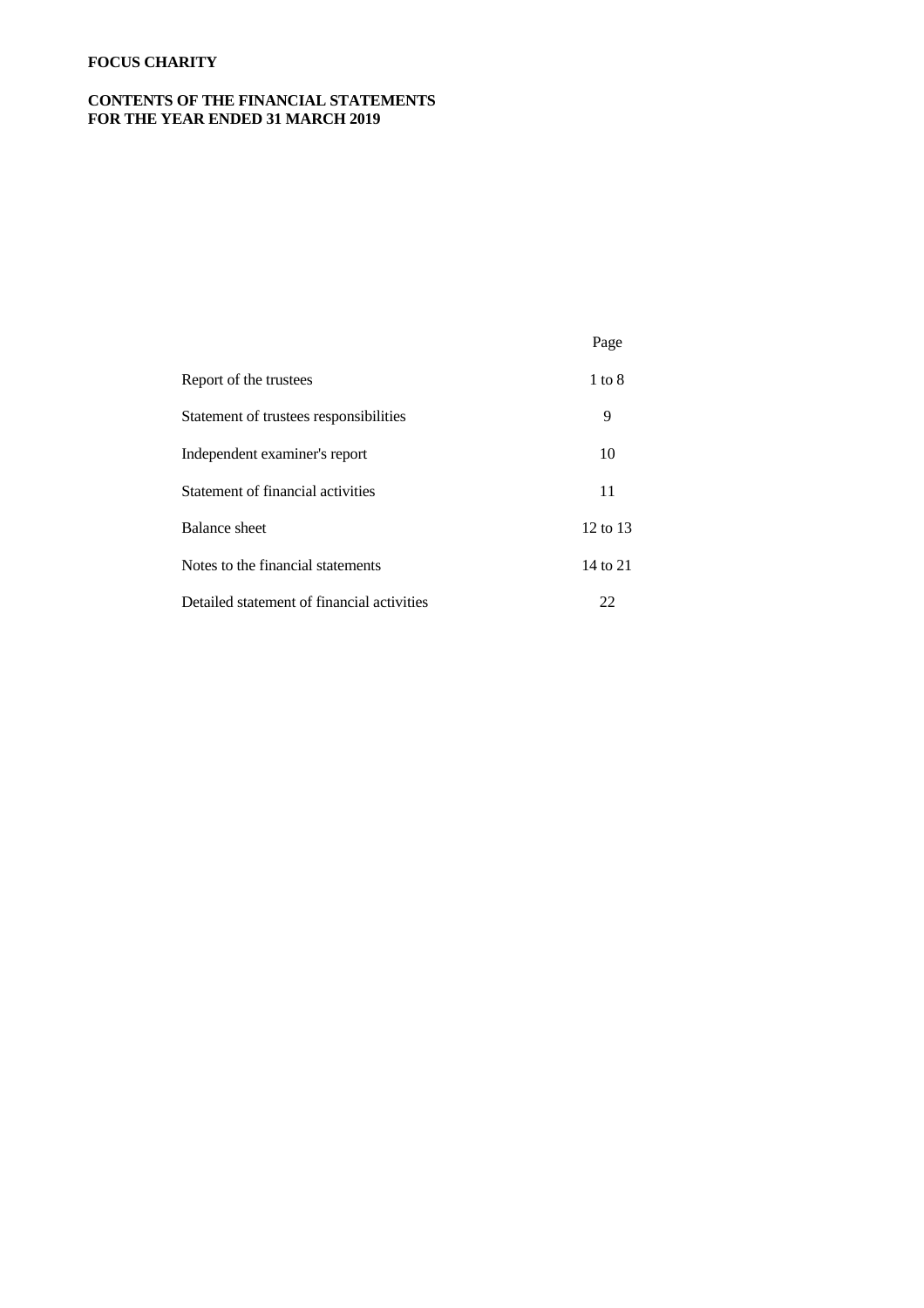### **REPORT OF THE TRUSTEES FOR THE YEAR ENDED 31 MARCH 2019**

The Trustees (who are also directors of the charity for the purposes of the Companies Act) present their annual report together with the financial statements of FOCUS Charity (the Charity) for the year ended 31 March 2019. The Trustees confirm that the Annual Report and financial statements comply with the current statutory requirements, the requirements of the Charity's governing document and the provisions of the Statement of Recommended Practice (SORP), applicable to charities preparing their accounts in accordance with the Financial Reporting Standard applicable in the UK and Republic of Ireland (FRS 102) (effective 1 January 2015) as amended by Update Bulletin 1 (effective 1 January 2016).

Since the company qualifies as small under section 383, the strategic report required of large and medium companies under The Companies Act 2006 (Strategic Report and Director's Report) Regulations 2013 is not required.

On 13th January 1998 FOCUS Charity was incorporated under the Companies Act as a private limited company (company number 3491993), governed by a Memorandum and Articles of Association and on the 5th March 1998 was registered as a charity (registered number 1068467). On the 1st July 1998 the new company absorbed the assets, liabilities and activities of FOCUS, the previous charitable trust, whose net funds amounted to £83,869.

On 1st October 1993 FOCUS had been constituted under a Trust Deed and registered as a charity (registered number 1028637). As ofthat date the Trust absorbed the assets, liabilities and activities of the Bridge Programme whose net funds amounted to £65,900.

#### Please note

Further copies of our Annual Report and Financial Statements 2019, and other documents relating to FOCUS can be downloaded from our website:

www.focus-charity.co.uk

or obtained from our office:

FOCUS, 73 Church Gate, Leicester, LE1 3AN. Tel: 0116 251 0369

#### **Financial review**

On 1 April 2018, FOCUS' unrestricted reserves stood at £22,836, which were considered sufficient by the Board of Trustees to cover all potential liabilities over a 5 month period. By 31 March 2019, the unrestricted fund stood at £19,831, which is considered sufficient to cover 4 months of liabilities. The Trustees aim to maintain alevel of unrestricted reserves equivalent to three to six months of unrestricted expenditure throughout 2019/20 and have implemented actions to achieve this.

At the time of signing this Annual Report, the organisation has secured sufficient funding to cover all planned expenditure for a period of at least 10 months, which, along with a fundraising and income generation plan that is in place, provides sufficient projected income for at least 12 months.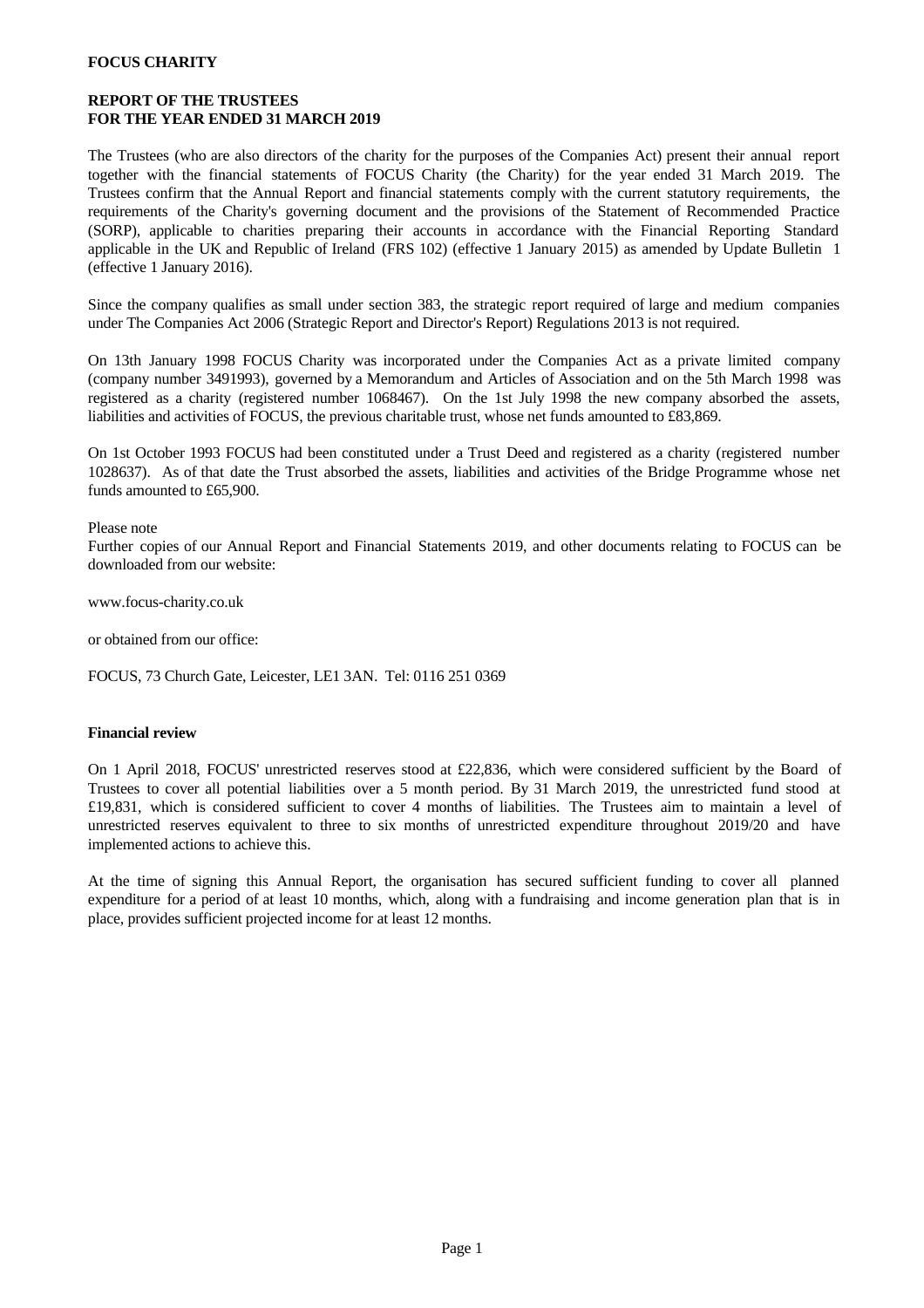### **REPORT OF THE TRUSTEES FOR THE YEAR ENDED 31 MARCH 2019**

### **OBJECTIVES AND ACTIVITIES**

### **Objectives and aims**

The following statements were created in consultation with key stakeholders in 2018:

Our Purpose (or 'what brings us together'):

We passionately believe that young people have the potential to create change

Our Vision (or 'where we want to be'?)

We aim to become the 'go to' organisation to support young people. We will achieve this by living our values, learning from the best, supporting one another, shouting about our impact, leading the way and becoming the best youth organisation we can be.

Our Mission (or 'what we strive to achieve'?)

We inspire young people to believe in themselves, because we believe in them and their capacity to create positive change in themselves and their communities

Our Values and Behaviours

- We believe in young people and the potential they possess
- We create powerful and life-changing opportunities for young people
- We create an environment where young people feel loved and appreciated

- We work with integrity and honesty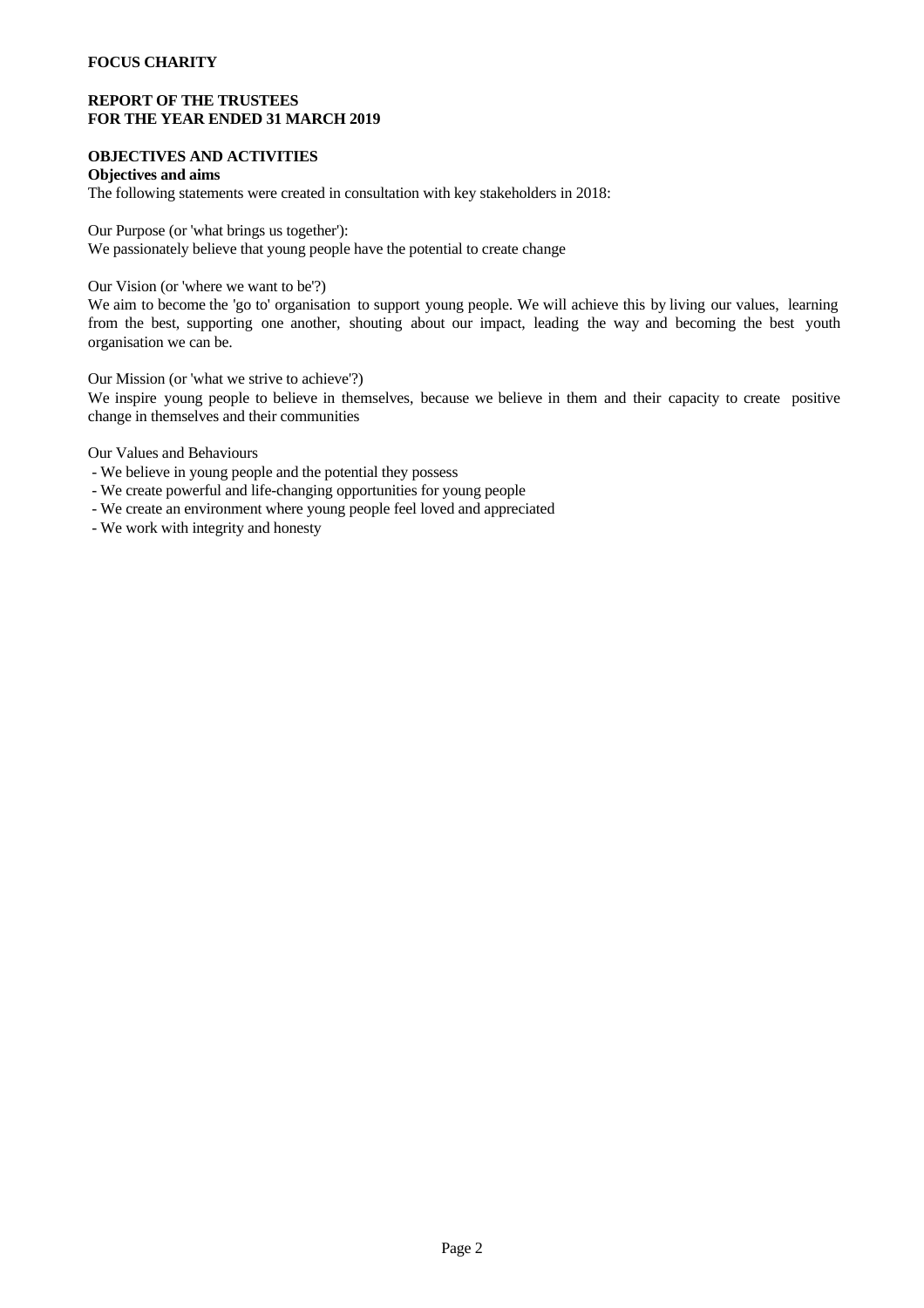### **REPORT OF THE TRUSTEES FOR THE YEAR ENDED 31 MARCH 2019**

# **OBJECTIVES AND ACTIVITIES**

### **Objectives, strategies and activities**

During 2018/19 we worked with a total of 429 young people across 5 distinct projects: Inspire, Roots & Shoots, Leicestival, Breathing Space and Soapbox. Evaluation of the impact of participating in our projects demonstrated that during the year:

- 84% of young people felt more confident in their own abilities than they did before they joined us
- 86% felt more positive about what they could achieve in future as a result of taking part in Focus projects
- 96% could describe new skills they had developed with us
- 93% felt generally happier as a result of being involved with Focus

### Inspire

Inspire is a year-long personal development programme for young people. It is funded by the National Lottery Fund through their Reaching Communities grant scheme and comprises 6 separate components. This year 78 young people took part, which includes those completing the project who joined us in 2017/18 and those recruited during 2018/19.

The project starts with a week-long residential event, which sees the young people work in small teams to undertake a series of activities that develop their team-working, task management and communication skills. They also begin to consider their future aspirations and goals, which provide a basis for the support they will receive throughout the project. Following the residential they complete a series of community projects, addressing issues that are important to them such as raising awareness of mental health issues at a public event in Leicester's famous covered market, and running an afternoon tea event for isolated older people in the St Matthews estate at Christmas; they attend workshops on topics that they have identified, such as understanding the impact of knife crime on communities, and sexual health; they are offered the support of a one-to-one mentor; they are consulted on the structure and content of the project in order to improve it for future cohorts; and they plan afinal celebration event that includes awards, presentations, speeches and a party.

A particular highlight of the yearwas a football tournament that some of the young people organised, which attracted 74 local players and their teams.

In addition, this year we introduced a number of 'spin-off' projects, in response to specific needs identified by the group, that enabled young people to explore issues in greater depth by attending additional mid-week evening sessions. These included a support network for LGBTQ young people, which has grown and attracted not only those who identify as LGBTQ, but also those who simply want to understand and support their friends; and a health, fitness and confidence project in partnership project with the Waterfront Academy Boxing Club.

"I think Inspire is the best thing ever and it's helped me no end with my confidence and feeling positive about myself."

#### Roots & Shoots

Roots & Shoots is a community development project in which young people address the growing issue of isolation and loneliness amongst the city's older generations through gardening. It has been funded using National Lottery funding through the Leicester Ageing Together Partnership.

The project was launched in 2015 and was concluded in April 2018. Despite only running for one month of this year, 12 young people were involved in the project during the year and they supported 16 older people. Some of the highlights of the year include supporting 'Different Roots', a group of older people with learning disabilities to manage a green space in the centre of a secondary school; working with the Confederation of Indian Organisations to build a polytunnel for older people on an allotment in Belgrave; and developing relationships with allotment holders at Rowlatts Hill Allotments, where we took on our own plot, which we will develop in 2019 to become a community resource.

#### Breathing Space

Breathing Space is built on the legacy of Roots  $\&$  Shoots and focuses on the enormous benefits of working in green spaces for young people facing mental health issues. Key to this project has been the development of our allotment, which will become an outdoor classroom for young people, away from the pressures of their usual urban environments.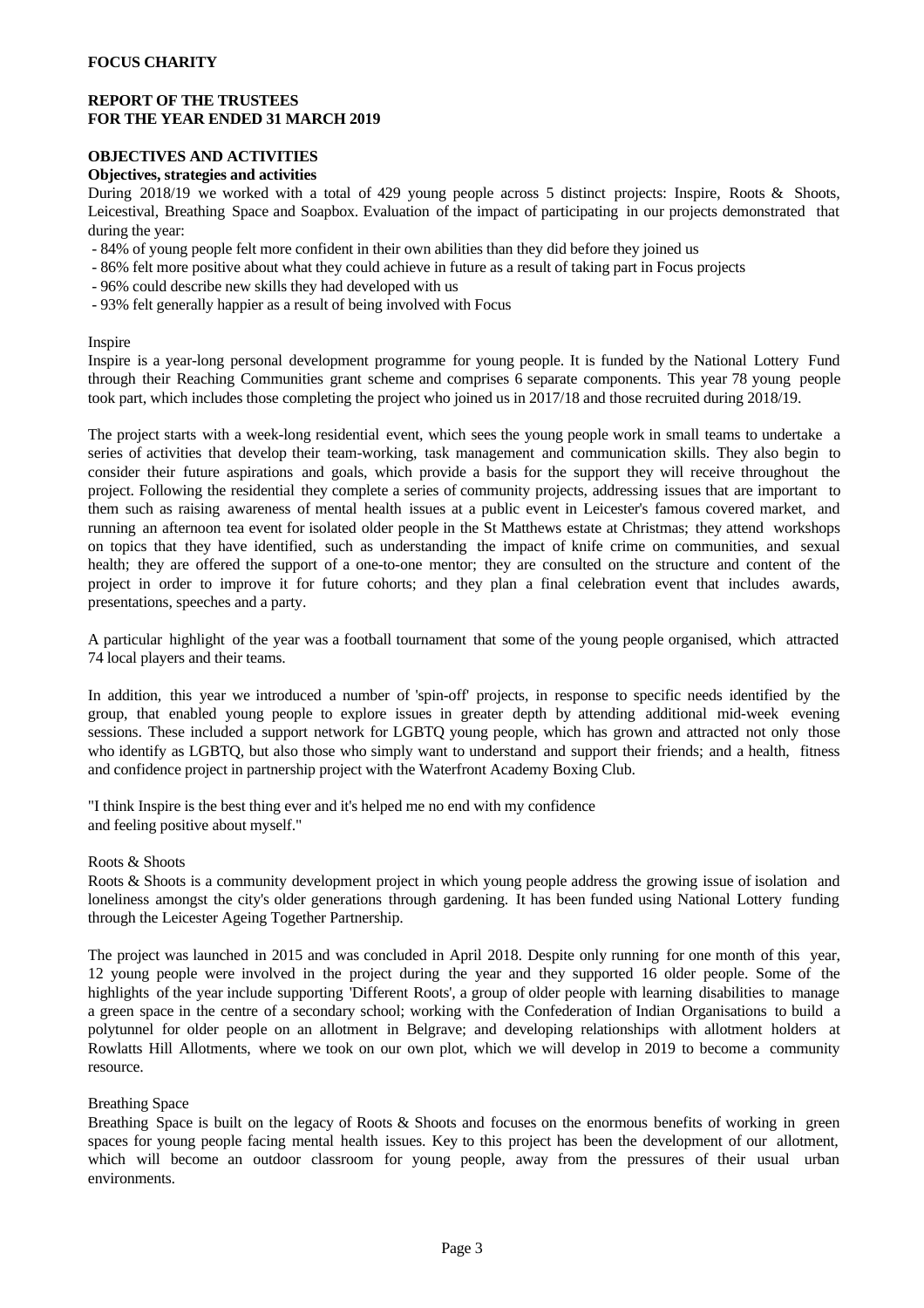### **REPORT OF THE TRUSTEES FOR THE YEAR ENDED 31 MARCH 2019**

# **OBJECTIVES AND ACTIVITIES**

### **Objectives, strategies and activities**

The project includes young people working in small groups to learn some basic gardening skills, which they use to support the local community. They also engage in workshops and activities designed to develop their emotional resilience and coping strategies for dealing with emerging mental health issues. Back-to-basics camping trips also add a range of practical skills, as well as providing opportunities to escape from the pressures of their everyday lives and to experience a simpler, technology-free, lifestyle.

In its initial pilot phase, Breathing Space has worked with 38 young people. These include those who are excluded from school, social isolated young people and those attending a special school for students with behaviour management needs.

Leicestival

Leicestival provides opportunities for young people to volunteer at some of the diverse range of festivals and cultural events that the city is becoming renowned for. In 2018/19 we worked with the organisers of 9 festivals, including Leicester's Diwali celebrations (the largest outside of India), the Caribbean Carnival (the second largest in the UK), the City Festival (11 daysofsports, art, music, and heritage). In addition, this year, the young people created and ran their own festival as part of the national Cinema for All network, which involved them screening a seriesof 8 films in community venues, under the title of 'Dream Screen'.

"I am so delighted with the success of Dream Screen, I have been blown away by the groups determination and passion and it has been lovely to see their efforts appreciated in the feedback forms from the screenings themselves. There is clearly a need for a community cinema in Leicester and people kept remarking on the wonderful welcoming atmosphere that the team created. Really lovely!"

Ellie Ragdale, Community impact officer-CFA

"I loved Riverside! Being part of it was the best - especially when our whole area was crowded and everyone looked happy" Alia Meman 17yrs, Leicestival participant

During the year, 81 young people participated in Leicestival. Alongside volunteering at festivals, the group also worked with a local filmmaker to record their journey. The results became a documentary film that was premiered at the Phoenix Cinema and attracted an audience of 70 people.

The Leicestival team were also approached to take part in a unique opportunity for young people to produce their own newspaper under the heading of 'What it means to be British'. This saw a group of young people work with an independent curator to create a series of photographs of Leicester that represented their view of the idea of 'Britishness'.

### Soapbox

Launched in August 2018 and funded by the National Lottery Heritage Fund, Soapbox provides opportunities for young people to develop their public speaking skills, confidence, project management and heritage skills, whilst enabling them to raise awareness about issues they feel passionately about.

38 young people have taken part in the project, which takes its inspiration from local heroes, such as the Suffragette, Alice Hawkins. They have participated in a number of events celebrating these heroes which have developed their heritage skills. For example, they carried out research through a post-exhibition workshop, which looked at inspirational women from WWI and then moved on to look atheroes and role models relevant to the young people today. They then made a mixed-materials collage which was digitally reproduced as a poster by the Big Ideas Company as part of their national project highlighting Women Trailblazers.

The young people showcased the work of Focus at a 'pop-up' shop at Highcross Leicester, delivering activities for members of the public that challenged them to pledge to make a positive difference to the world.

As a result of their efforts, the group were invited to contribute to 'Open Streets' - a series of events in Leicester City Centre - for which they have created an 'alternative' tour of the city.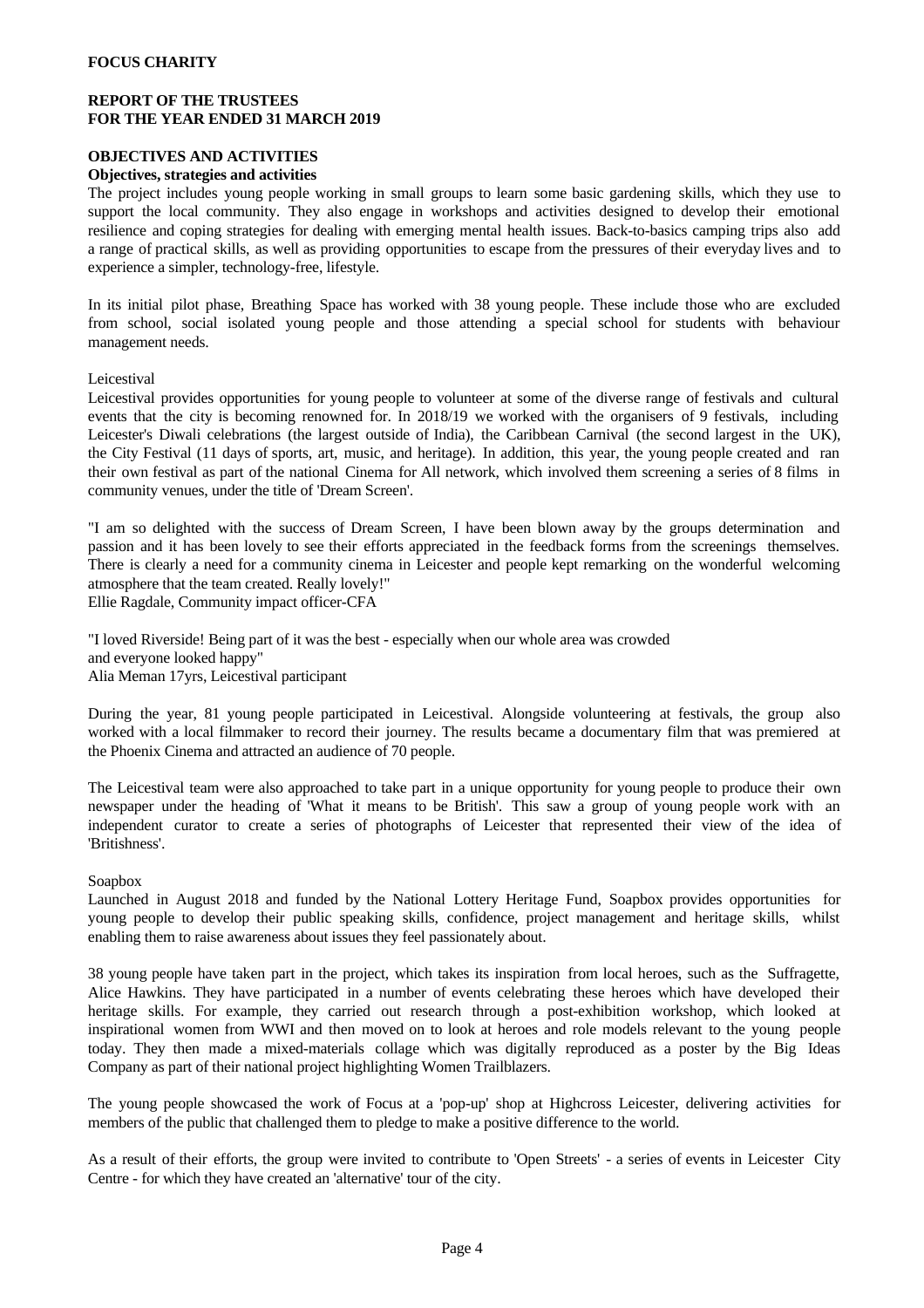### **REPORT OF THE TRUSTEES FOR THE YEAR ENDED 31 MARCH 2019**

## **OBJECTIVES AND ACTIVITIES Objectives, strategies and activities**

### Other Activities

In addition to our main projects and programmes, we also undertook a range of other activities during the year. These included delivering workshops for 76 students at Wyggeston & Queen Elisabeth College providing advice on the benefits of and avenues into volunteering - we have delivered these for several years and regularly support college students to access volunteering opportunities; and hosting a group of 24 international university students during their exchange visit to De Montfort University, providing an insight into our approach to youth work.

Our 'Getting Focused' programme is an occasional training programme for young people who have been involved with us for at least 2 years, that enables them to take on roles of responsibility in preparation for becoming adult volunteers. This year 8 young people successfully completed this programme.

A significant milestone for the organisation this year was the celebration of our 30th anniversary. Having been founded in the autumn of 1988, we brought together around 100 supporters, volunteers, staff, trustees and young people for a celebratory meal in November 2018 at the Morningside Arena in Leicester. The event was hosted by Willie Thorne, who also agreed to become a patron for Focus during the event.

In May, we attended the 60th anniversary celebrations of the Garfield Weston Foundation at Buckingham Palace. The Foundation have been long-term supporters of Focus and we were delighted to be invited to celebrate with them in the presence of HRH The Prince of Wales.

In July, we concluded of year-long programme of support from Pilotlight, funded through the Weston Charity Awards. The advice and support of Pilotlight enabled us to focus on our strategic plans for growth and development, creating new promotional statements, developing a new Strategic Fundraising Plan, and improving our governance structures. Following on from this and through connections made via Pilotlight, our Director joined Ella Forums, an organisation that provides peer support networks for business and charity leaders.

In order to meet new legislation that came into force in May 2018, we undertook a thorough review of our data protection policies and procedures. As a result, we were fully compliant with GDPR laws throughout the year.

We continued our engagement with Highcross Leicester during the year, which has provided us with a public space to exhibit photographs taken by young people during a range of projects. These have all used the theme of 'pride in our city' and feature the city's skyline and historically and culturally important buildings and public spaces. Highcross also provided us with a shop unit for a period of 6 weeks, during which time we were able to use it to promote our work, recruit young people and volunteers and to engage the public in activities.

Finally, our Development Manager joined a local BNI (Business Network International) group during the year. The group provide support, business introductions and advice and they also commit to raising funds for charity, for which Focus is the main beneficiary.

### **Fundraising Disclosures**

In early 2018, with support from Pilotlight, and in line with the key aims of our Strategic Plan 2017 - 2021, we created a new Strategic Fundraising Plan. This focused in greater depth on the diversification of our income sources. It also included anew set of key statements about our organisation including our vision, mission, values and behaviours.

A significant action we took last year, and which has had a positive impact on our organisation this year, was the appointment of a new Development Manager. This posthas enabled us to develop relationships with potential corporate supporters and has seen us engage with in excess of 50 local companies.

We have continued to enjoy success in attracting funding from trusts and foundations and have been able to expand our service offer to young people again this year as a result. Our main funders during the year have been the National Lottery Community Fund, the Michael Bishop Foundation, the National Lottery Heritage Fund, the Garfield Weston Foundation, and the Wooden Spoon Charity. We were also named as Charity of the Year for the East Midlands for KFC.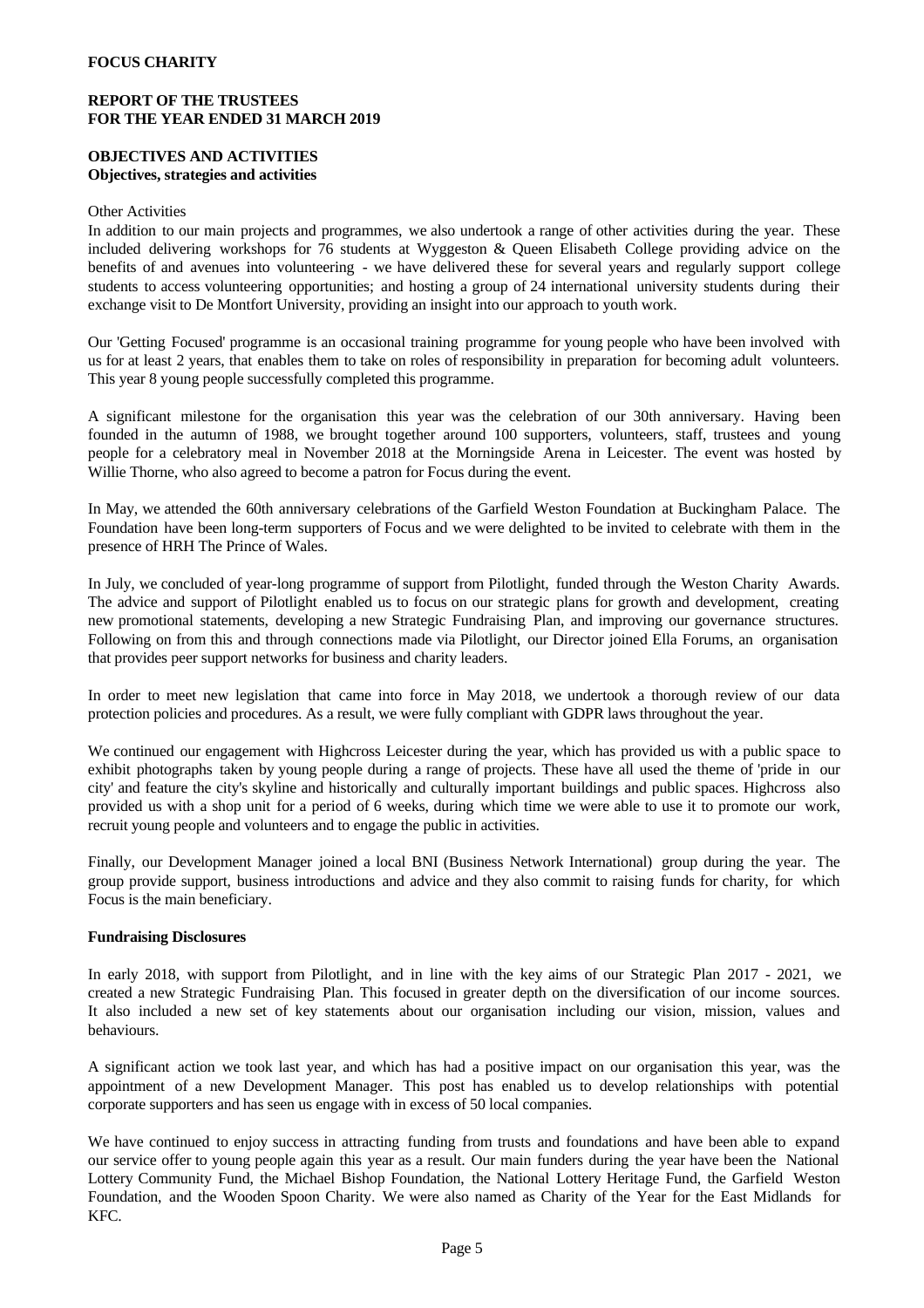### **REPORT OF THE TRUSTEES FOR THE YEAR ENDED 31 MARCH 2019**

### **OBJECTIVES AND ACTIVITIES Objectives, strategies and activities**

This success has been continued beyond the year end and we are anticipating further growth in 2019/20.

#### **Public benefit**

All of FOCUS' activities, as described above, are provided for young people aged 13 - 25; with a specific focus on those from 'disadvantaged' backgrounds and those with additional support needs. Our activities all have charitable purposes and are for public benefit.

In planning our activities, the Trustees have given due consideration to general guidance published by the Charity Commission relating to public benefit.

### **STRUCTURE, GOVERNANCE AND MANAGEMENT**

#### **Governing document**

The charity is controlled by its governing document, a deed of trust, and constitutes a limited company, limited by guarantee, as defined by the Companies Act 2006.

### **Recruitment and appointment of new trustees**

The recruitment and selection of new members of the Board of Trustees is the responsibility of the Board.

The selection process includes: Advertising positions as widely as possible in order to attract applicants from a range of backgrounds; Applicants are invited to submit their Curriculum Vitae, alongwith a supporting letter outlining their suitability for the role; Short-listed candidates are then invited to attend a Board meeting as an observer; Following this, the Trustees meet to discuss each applicant and those who are felt to fulfil their criteria are invited to join the Board, subject to appropriate checks and references.

Trustees' induction is carried out on an individually tailored basis, taking account of previous knowledge of the organisation and the specific role performed by each new trustee.

#### **Organisational structure**

During 2018/19, 8 trustees governed FOCUS. They have a wide range of skills, backgrounds and experiences. In addition to attending quarterly board meetings, they also take on individual responsibilities, supporting functions such as fundraising, finance, and marketing.

During the year 54 volunteers, who took on both organisational and project roles, such as supporting the preparation of our programme materials or acting as project team members, additionally supported the organisation. One of our volunteers, Shahbraz Johan, won an award for his volunteering at the annual Antoin Akpom Achievement Awards.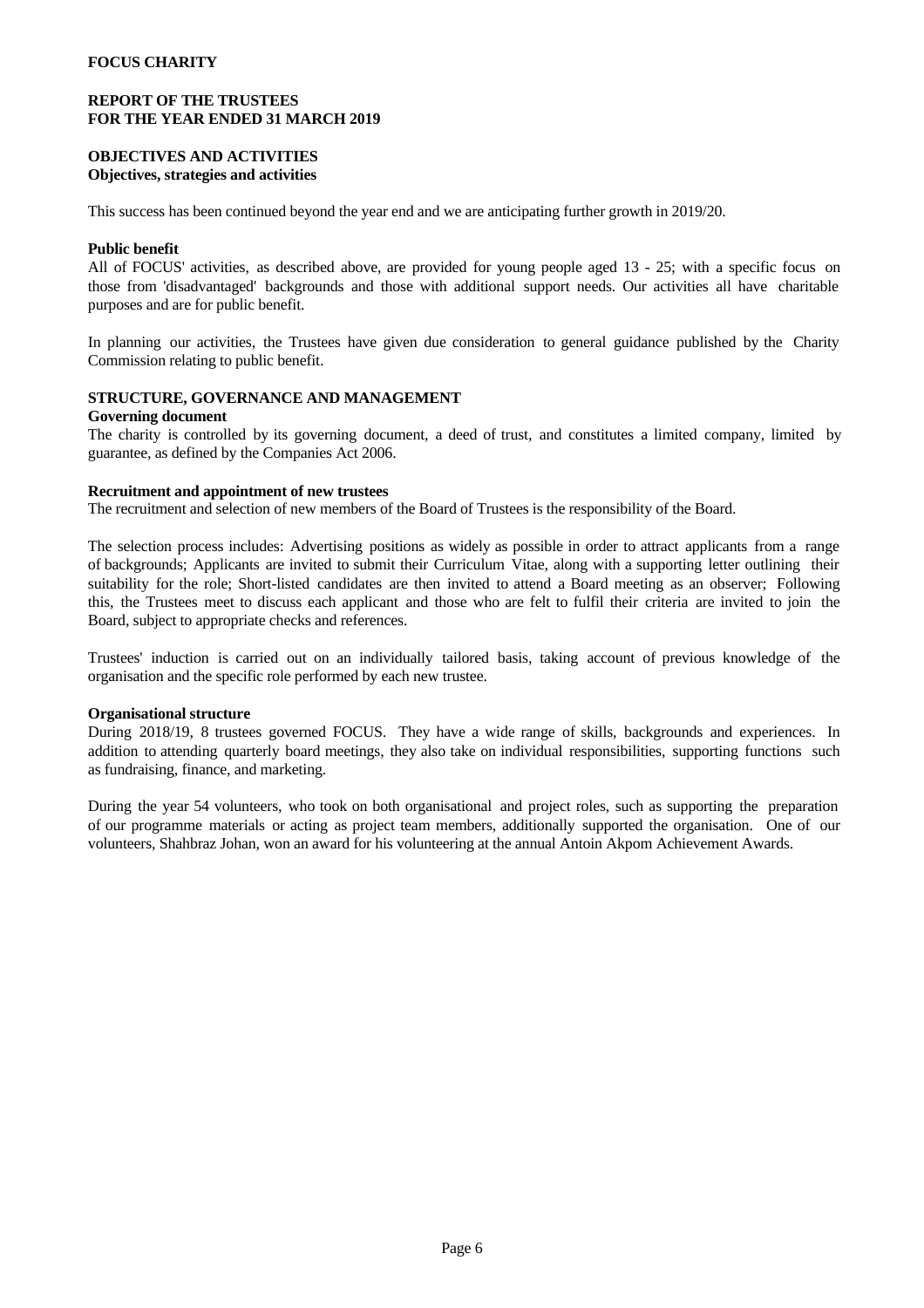### **REPORT OF THE TRUSTEES FOR THE YEAR ENDED 31 MARCH 2019**

### **STRUCTURE, GOVERNANCE AND MANAGEMENT**

#### **Plans for future periods**

Aims and key objectives for future periods

In 2017, following consultation with our staff team, board of trustees and Youth Action Team, and having sought advice from external supporters, we set a strategy for the organisation that includes the following goals for three to four years until 2021:

1. Financial Stability - by improving our support base and expanding our financial planning, as identified in our business plan, we will generate sufficient funds to meet our aims of stability and growth, develop the level of our reserves in order that we can invest in project development and experiment with new ways ofworking as the scale and complexity of the organisation grows. We will also aim to secure each year two new multi-year contracts and grants. The financial position will be reviewed by the Board on a regular basis.

2. Improved Marketing - by the employment of a Development Manager, with specific annual targets, we aim to improve our influence and our individual and corporate support base across both the City of Leicester and the wider County, by better use of all communication opportunities.

3. Consistency of Quality - by continuing our journey to becoming a learning organisation and making better use of the skills available on the Board and the staff, we will ensure that our projects consistently offer high quality experiences, that are driven by the needs and interests of young people and that meet or exceed the expectations of stakeholders. We will introduce a standardised evaluation, which will be reviewed annually.

4. Growth - we aim to double the scale of our projects and programmes, becoming more influential as a provider of services for young people in Leicester. This will be measured by the number of young people we engage with, the number of projects delivered, the number of volunteers actively involved, the size of the staff team and our income level.

5. Implementation - this strategy will be carried out using our detailed business plans,cashflow spreadsheets and other policy documents, whilst always considering succession planning.

### **REFERENCE AND ADMINISTRATIVE DETAILS**

**Registered Company number** 03491993 (England and Wales)

**Registered Charity number** 1068467

### **Registered office**

73 Church Gate Leicester Leicestershire LE1 3AN

### **Trustees**

M J Bennett C Kitson - appointed 23.4.18 D S Nicol - resigned 14.11.18 Ms H M L Donnellan D Ridgway Ms E A Henderson R J Beamish Ms J A Cross - appointed 14.11.18 Ms A Ahmad - appointed 15.7.19

**Company Secretary** M J Bennett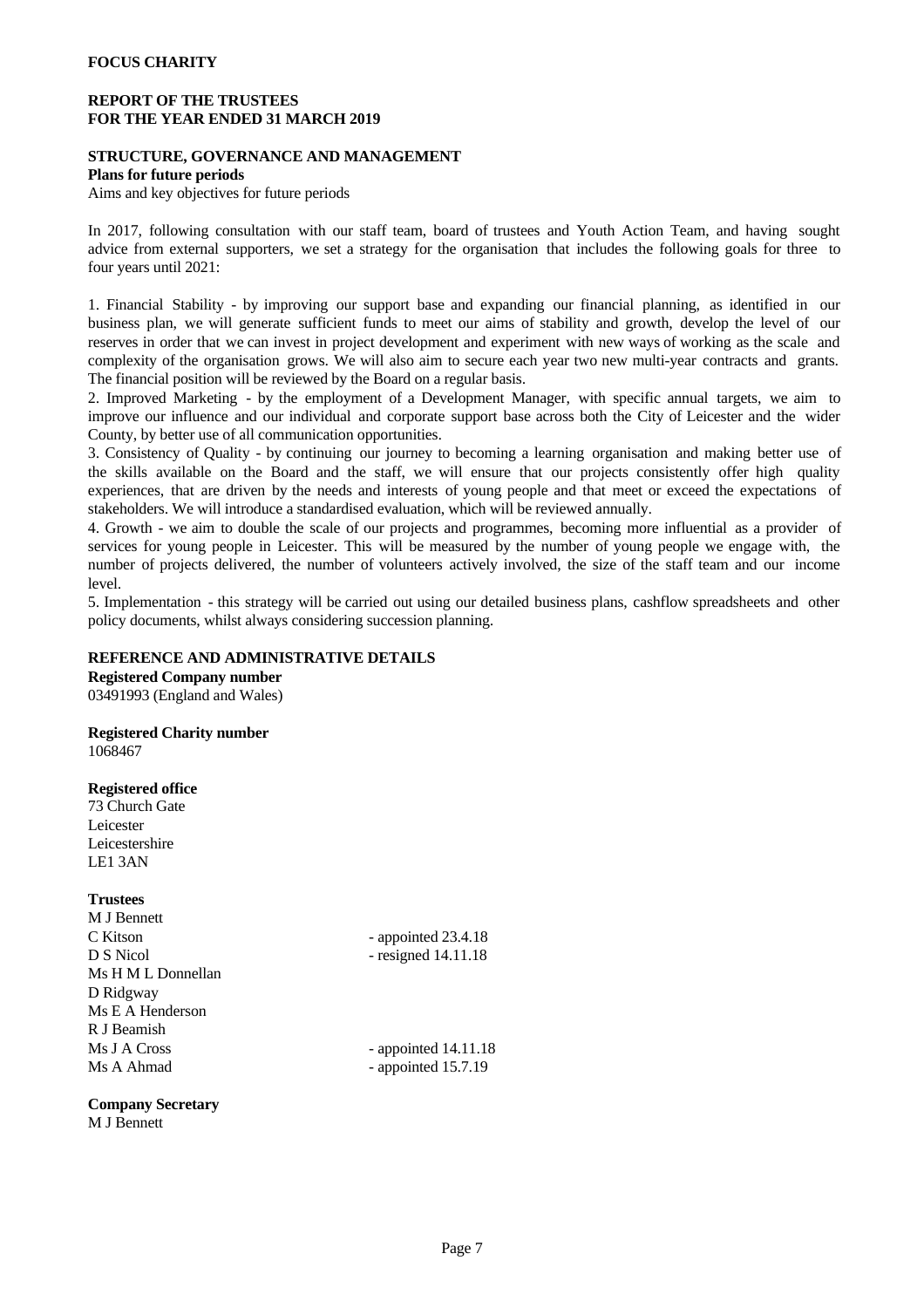# **REPORT OF THE TRUSTEES FOR THE YEAR ENDED 31 MARCH 2019**

# **REFERENCE AND ADMINISTRATIVE DETAILS**

**Independent examiner** Haines Watts Leicester LLP Hamilton Office Park 31 High View Close Leicester LE4 9LJ

Approved by order of the board of trustees on 13 December 2019 and signed on its behalf by:

D Ridgway - Trustee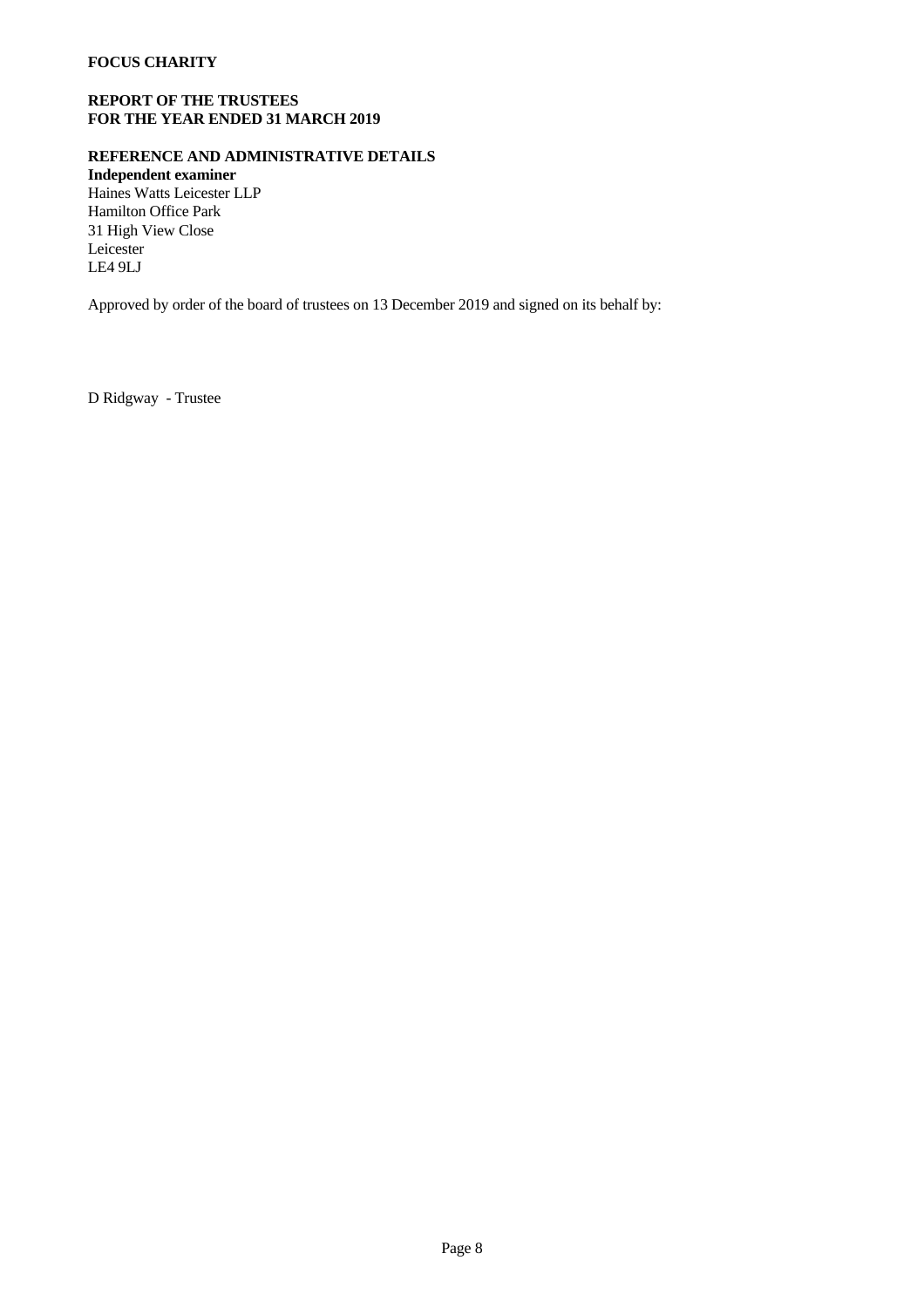# **STATEMENT OF TRUSTEES RESPONSIBILITIES FOR THE YEAR ENDED 31 MARCH 2019**

The trustees (who are also the directors of Focus Charity for the purposes of company law) are responsible for preparing the Report of the trustees and the financial statements in accordance with applicable law and United Kingdom Accounting Standards (United Kingdom Generally Accepted Accounting Practice).

Company law requires the trustees to prepare financial statements for each financial year which give a true and fair view of the state of affairs of the charitable company and of the incoming resources and application of resources, including the income and expenditure, of the charitable company for that period. In preparing those financial statements, the trustees are required to

- select suitable accounting policies and then apply them consistently;
- observe the methods and principles in the Charity SORP;
- make judgements and estimates that are reasonable and prudent;
- prepare the financial statements on the going concern basis unless it is inappropriate to presume that the charitable company will continue in business.

The trustees are responsible for keeping proper accounting records which disclose with reasonable accuracy at any time the financial position of the charitable company and to enable them to ensure that the financial statements comply with the Companies Act 2006. They are also responsible for safeguarding the assets of the charitable company and hence for taking reasonable steps for the prevention and detection of fraud and other irregularities.

The trustees (who are also the directors of Focus Charity for the purposes of company law) are responsible for preparing the trustees' report and the financial statements in accordance with the United Kingdom Accounting Standards (United Kingdom Generally Accepted Accounting Practice) and applicable law and regulations.

Company law requires the trustees to prepare financial statements for each financial year. Under company law the trustees must not approve the financial statements unless they are satisfied that they give a true and fair view of the state of affairs of the charitable company and of its incoming resources and application of resources, including its income and expenditure, for that period. In preparing these financial statements, the trustees are required to:

- select suitable accounting policies and apply them consistently;
- observe the methods and principles in the Charities SORP;
- make judgements and estimates that are reasonable and prudent;
- state whether applicable UK Accounting Standards have been followed, subject to any material departures
- disclosed and explained in the financial statements; and
- prepare the financial statements on the going concern basis unless it is inappropriate to presume that the charitable company will continue in business.

The trustees are responsible for keeping adequate accounting records that are sufficient to show and explain the charitable company's transactions and disclose with reasonable accuracy at any time the financial position of the charitable company and enable them to ensure that the financial statements comply with the Companies Act 2006. They are also responsible for safeguarding the assets of the charitable company and hence for taking reasonable steps for the prevention and detection of fraud and other irregularities.

Approved by the trustees of the charity on 13 December 2019 and signed on its behalf by:

D Ridgway Trustee

.........................................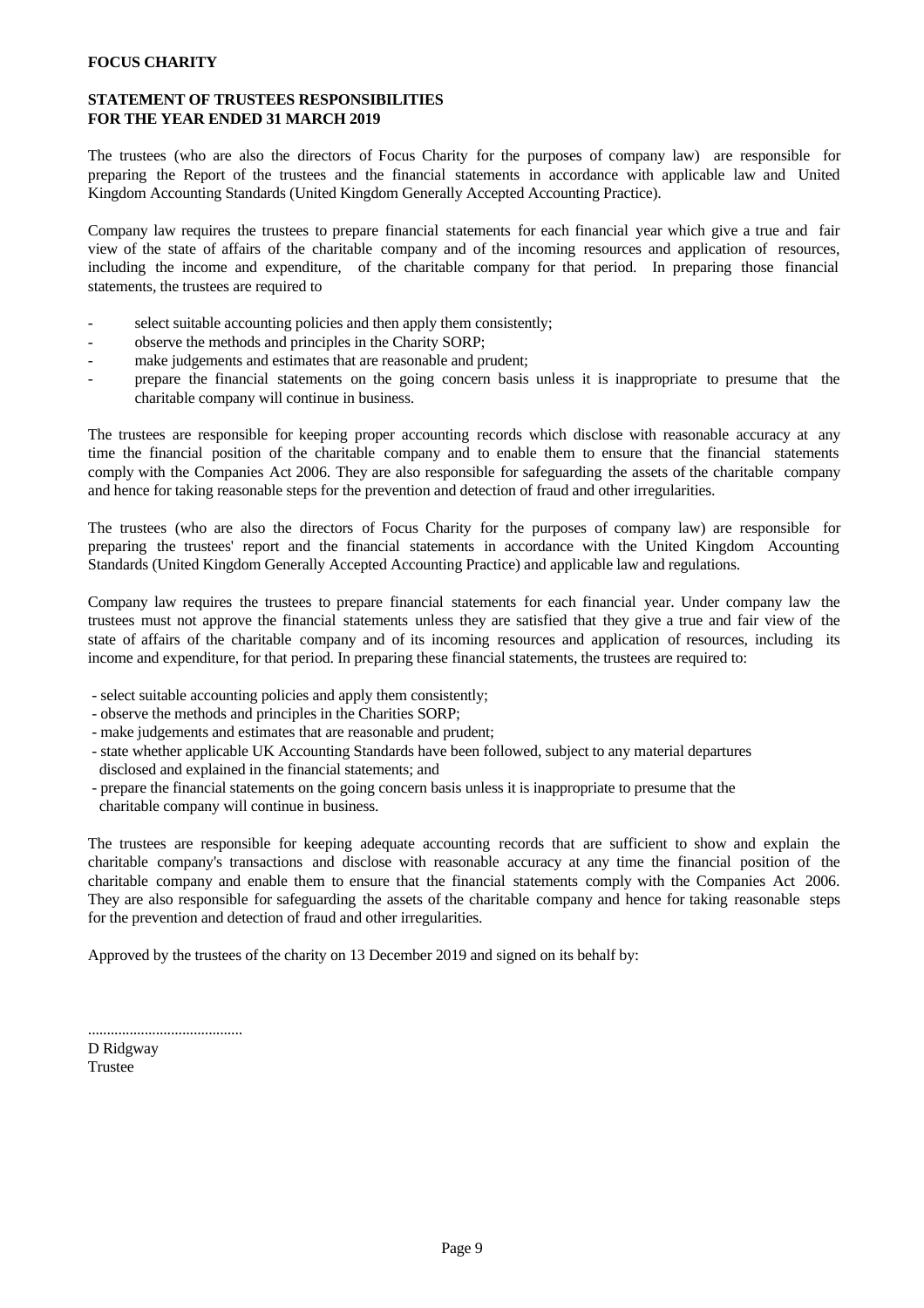# **INDEPENDENT EXAMINER'S REPORT TO THE TRUSTEES OF FOCUS CHARITY**

# **Independent examiner's report to the trustees of Focus Charity ('the Company')**

I report to the charity trustees on my examination of the accounts of the Company for the year ended 31 March 2019.

### **Responsibilities and basis of report**

As the charity's trustees of the Company (and also its directors for the purposes of company law) you are responsible for the preparation of the accounts in accordance with the requirements of the Companies Act 2006 ('the 2006 Act').

Having satisfied myself that the accounts ofthe Company are not required to be audited under Part 16 of the 2006 Act and are eligible for independent examination, I report in respect of my examination of your charity's accounts as carried out under section 145 of the Charities Act 2011 ('the 2011 Act'). In carrying out my examination I have followed the Directions given by the Charity Commission under section 145(5) (b) of the 2011 Act.

# **Independent examiner's statement**

I have completed my examination. I confirm that no matters have come to my attention in connection with the examination giving me cause to believe:

- 1. accounting records were not kept in respect of the Company as required by section 386 of the 2006 Act; or
- 2. the accounts do not accord with those records; or
- 3. the accounts do not comply with the accounting requirements of section 396 of the 2006 Act other than any requirement that the accounts give a true and fair view which is not a matter considered as part of an independent examination; or
- 4. the accounts have not been prepared in accordance with the methods and principles of the Statement of Recommended Practice for accounting and reporting by charities [applicable to charities preparing their accounts in accordance with the Financial Reporting Standard applicable in the UK and Republic of Ireland (FRS 102)].

I have no concerns and have come across no other matters in connection with the examination to which attention should be drawn in this report in order to enable a proper understanding of the accounts to be reached

R J Buckby Haines Watts Leicester LLP Hamilton Office Park 31 High View Close Leicester LE4 9LJ

13 December 2019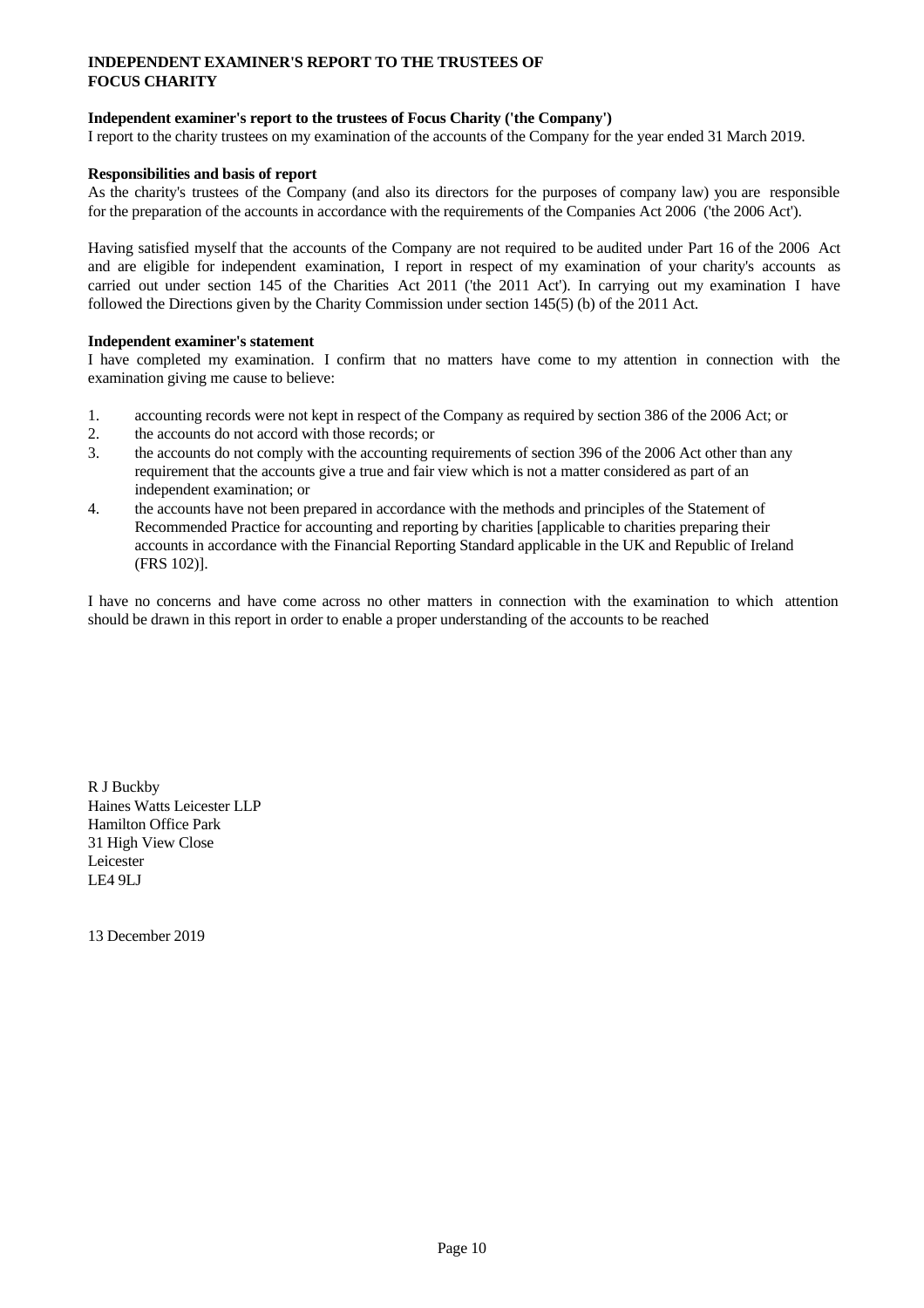# **STATEMENT OF FINANCIAL ACTIVITIES FOR THE YEAR ENDED 31 MARCH 2019**

|                                                       |                | Unrestricted<br>fund | <b>Restricted</b><br>funds | 2019<br><b>Total</b><br>funds | 2018<br><b>Total</b><br>funds |
|-------------------------------------------------------|----------------|----------------------|----------------------------|-------------------------------|-------------------------------|
|                                                       | <b>Notes</b>   | £                    | £                          | $\pmb{\mathfrak{L}}$          | $\pmb{\mathfrak{L}}$          |
| <b>INCOME AND ENDOWMENTS FROM</b>                     |                |                      |                            |                               |                               |
| Donations and legacies                                |                | 34,175               | 209,189                    | 243,364                       | 288,458                       |
| Investment income                                     | $\overline{2}$ | 91                   |                            | 91                            | 62                            |
| <b>Total</b>                                          |                | 34,266               | 209,189                    | 243,455                       | 288,520                       |
| <b>EXPENDITURE ON</b>                                 |                |                      |                            |                               |                               |
| Raising funds                                         |                | 4,883                | 625                        | 5,508                         | 10,966                        |
| <b>Charitable activities</b><br>Charitable activities |                | 42,014               | 226,663                    | 268,677                       | 234,527                       |
| <b>Total</b>                                          |                | 46,897               | 227,288                    | 274,185                       | 245,493                       |
| NET INCOME/(EXPENDITURE)                              |                | (12, 631)            | (18,099)                   | (30,730)                      | 43,027                        |
| <b>Transfers between funds</b>                        | 10             | 9,626                | (9,626)                    |                               |                               |
|                                                       |                |                      |                            |                               |                               |
| Net movement in funds                                 |                | (3,005)              | (27, 725)                  | (30,730)                      | 43,027                        |
| <b>RECONCILIATION OF FUNDS</b>                        |                |                      |                            |                               |                               |
| <b>Total funds brought forward</b>                    |                | 22,836               | 81,899                     | 104,735                       | 61,708                        |
| <b>TOTAL FUNDS CARRIED FORWARD</b>                    |                | 19,831               | 54,174                     | 74,005                        | 104,735                       |

The notes form part of these financial statements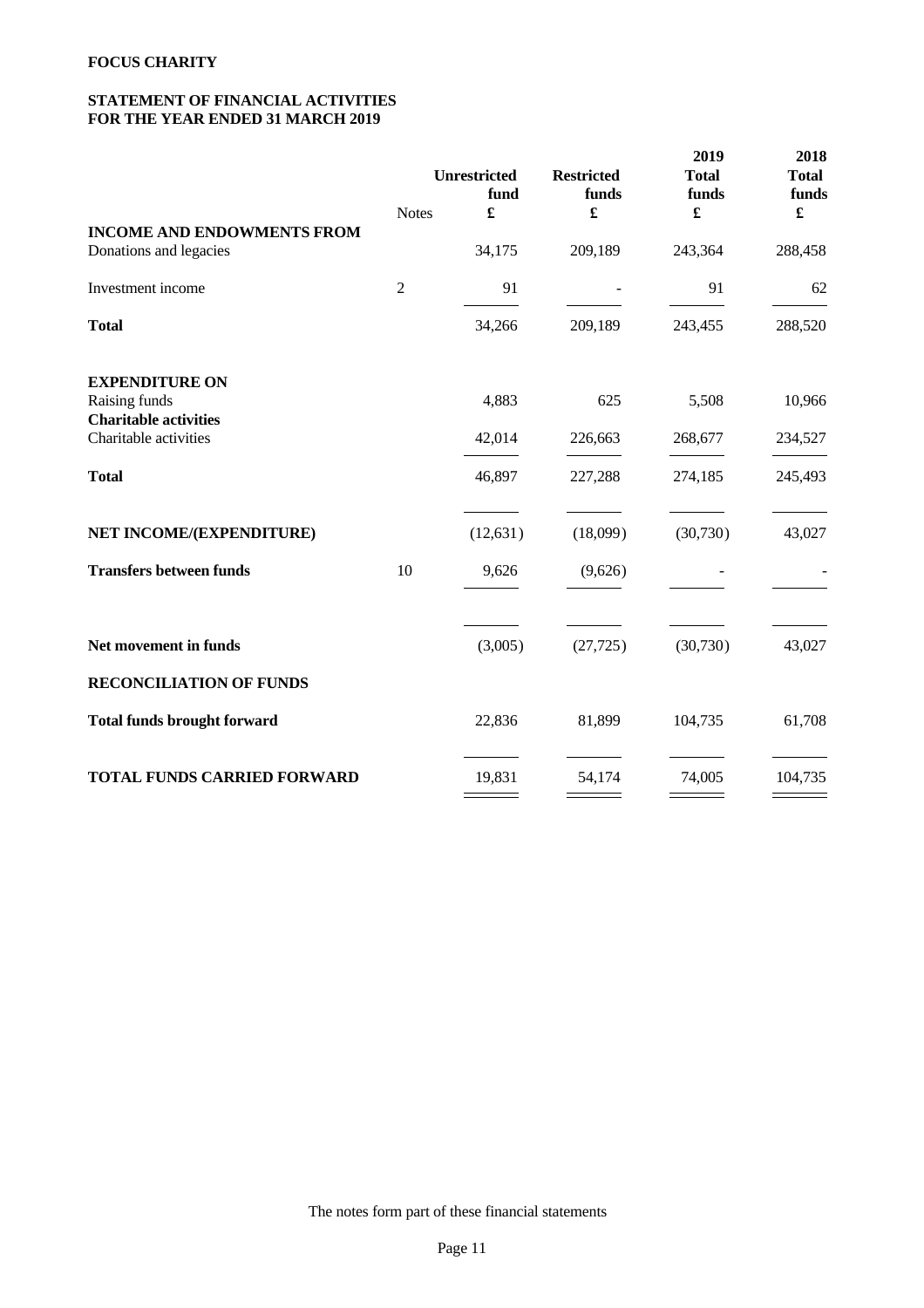# **BALANCE SHEET AT 31 MARCH 2019**

|                                     |                  | Unrestricted<br>fund | <b>Restricted</b><br>funds | 2019<br><b>Total</b><br>funds | 2018<br><b>Total</b><br>funds |  |
|-------------------------------------|------------------|----------------------|----------------------------|-------------------------------|-------------------------------|--|
|                                     | <b>Notes</b>     | £                    | $\pmb{\mathfrak{L}}$       | $\pmb{\mathfrak{X}}$          | $\pmb{\mathfrak{L}}$          |  |
| <b>FIXED ASSETS</b>                 |                  |                      |                            |                               |                               |  |
| Tangible assets                     | $\boldsymbol{7}$ | 1,237                |                            | 1,237                         |                               |  |
| <b>CURRENT ASSETS</b>               |                  |                      |                            |                               |                               |  |
| Debtors                             | $\,8\,$          | 1,251                | 2,262                      | 3,513                         | 2,223                         |  |
| Cash at bank and in hand            |                  | 19,254               | 53,269                     | 72,523                        | 108,484                       |  |
|                                     |                  | 20,505               | 55,531                     | 76,036                        | 110,707                       |  |
|                                     |                  |                      |                            |                               |                               |  |
| <b>CREDITORS</b>                    |                  |                      |                            |                               |                               |  |
| Amounts falling due within one year | 9                | (1, 911)             | (1, 357)                   | (3,268)                       | (5,972)                       |  |
|                                     |                  |                      |                            |                               |                               |  |
| NET CURRENT ASSETS                  |                  | 18,594               | 54,174                     | 72,768                        | 104,735                       |  |
|                                     |                  |                      |                            |                               |                               |  |
| TOTAL ASSETS LESS CURRENT           |                  |                      |                            |                               |                               |  |
| <b>LIABILITIES</b>                  |                  | 19,831               | 54,174                     | 74,005                        | 104,735                       |  |
|                                     |                  |                      |                            |                               |                               |  |
| <b>NET ASSETS</b>                   |                  | 19,831               | 54,174                     | 74,005                        | 104,735                       |  |
|                                     |                  |                      |                            |                               |                               |  |
| <b>FUNDS</b>                        | $10\,$           |                      |                            |                               |                               |  |
| Unrestricted funds                  |                  |                      |                            | 19,831                        | 22,836                        |  |
| Restricted funds                    |                  |                      |                            | 54,174                        | 81,899                        |  |
| <b>TOTAL FUNDS</b>                  |                  |                      |                            | 74,005                        | 104,735                       |  |
|                                     |                  |                      |                            |                               |                               |  |

The notes form part of these financial statements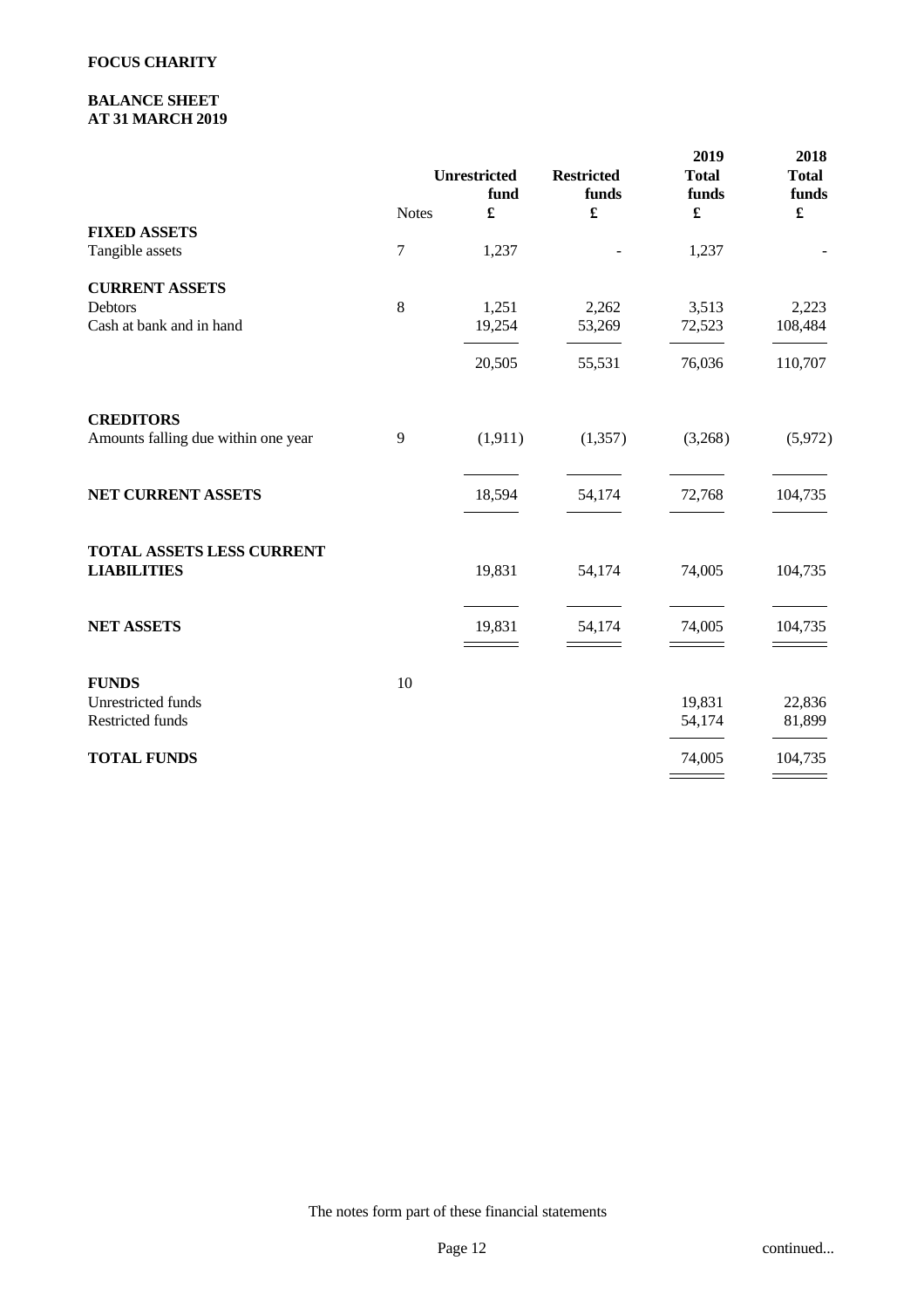### **BALANCE SHEET - CONTINUED AT 31 MARCH 2019**

The charitable company is entitled to exemption from audit under Section 477 of the Companies Act 2006 for the year ended 31 March 2019.

The members have not required the company to obtain an audit of its financial statements for the year ended 31 March 2019 in accordance with Section 476 of the Companies Act 2006.

The trustees acknowledge their responsibilities for

- (a) ensuring that the charitable company keeps accounting records that comply with Sections 386 and 387 of the Companies Act 2006 and
- (b) preparing financial statements which give a true and fair view of the state of affairs of the charitable company as at the end of each financial year and of its surplus or deficit for each financial year in accordance with the requirements of Sections 394 and 395 and which otherwise comply with the requirements of the Companies Act 2006 relating to financial statements, so far as applicable to the charitable company.

These financial statements have been prepared in accordance with the provisions applicable to charitable companies subject to the small companies regime.

The financial statements were approved by the Board of Trustees on 13 December 2019 and were signed on its behalf by:

D Ridgway -Trustee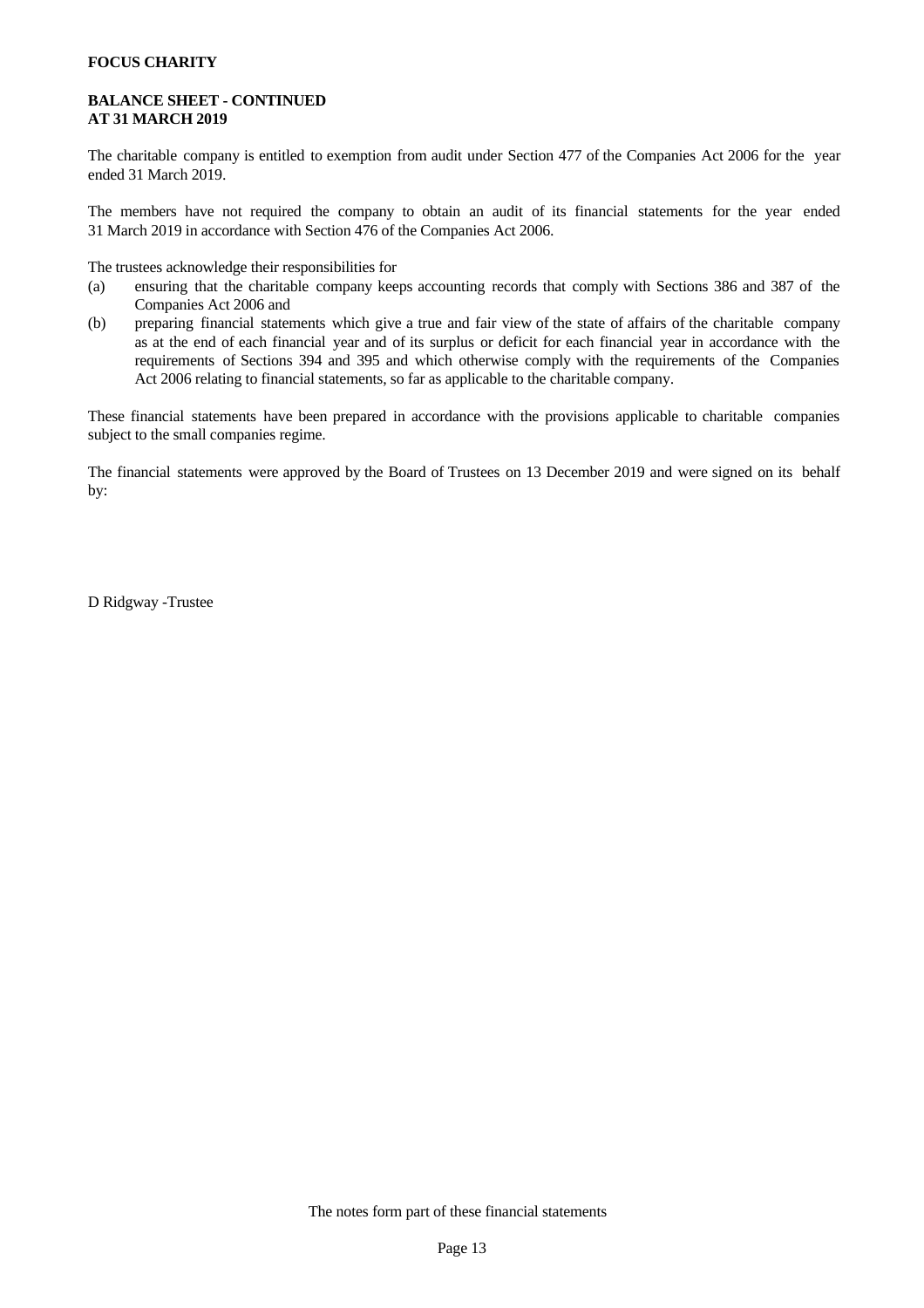# **NOTES TO THE FINANCIAL STATEMENTS FOR THE YEAR ENDED 31 MARCH 2019**

### **1. ACCOUNTING POLICIES**

### **SUMMARY OF SIGNIFICANT ACCOUNTING POLICIES AND KEY ACCOUNTING ESTIMATES**

The principal accounting policies applied in the preparation of these financial statements are set out below. These policies have been consistently applied to all the years presented, unless otherwise stated.

### **Statement of compliance**

The financial statements have been prepared in accordance with Accounting and Reporting by Charities: Statement of Recommended Practice applicable to charities preparing their accounts in accordance with the Financial Reporting Standard applicable in the UK and Republic of Ireland (FRS 102) (effective 1 January 2015) - (Charities SORP (FRS 102)), the Financial Reporting Standard applicable in the UK and Republic of Ireland (FRS 102). They also comply with the Companies Act 2006 and Charities Act 2011.

### **Basis of preparation**

Focus Charity meets the definition of a public benefit entity under FRS 102. Assets and liabilities are initially recognised at historical cost or transaction value unless otherwise stated in the relevant accounting policy notes.

### **Going concern**

The trustees consider that there are no material uncertainties about the charity's ability to continue as a going concern nor any significant areas of uncertainty that affect the carrying value of assets held by the charity.

### **Exemption from preparing a cash flow statement**

The charity opted to early adopt Bulletin 1 published on 2 February 2016 and have therefore not included a cash flow statement in these financial statements.

# **INCOME AND ENDOWMENTS**

All income is recognised once the Company has entitlement to the income, it is probable that the income will be received and the amount of income receivable can be measured reliably.

Income on funds held on deposit is included when receivable and the amount can be measured reliably by the charity; this is normally upon notification of the interest paid or payable by the Bank.

Grants are recognised when the Company has been notified in writing of both the amount and settlement date. In the event that a grant is subject to conditions that require a level of performance before the Company is entitled to the funds, the income is deferred and not recognised until either those conditions are fully met, or the fulfilment of those conditions is wholly within the control of the Company and it is probable that those conditions will be fulfilled in the reporting period.

### **Donations and legacies**

Donations are recognised when the charity has been notified in writing of both the amount and settlement date. In the event that a donation is subject to conditions that require a level of performance by the charity before the charity is entitled to the funds, the income is deferred and not recognised until either those conditions are fully met, or the fulfilment of those conditions is wholly within the controlof the charity and it is probable that these conditions will be fulfilled in the reporting period.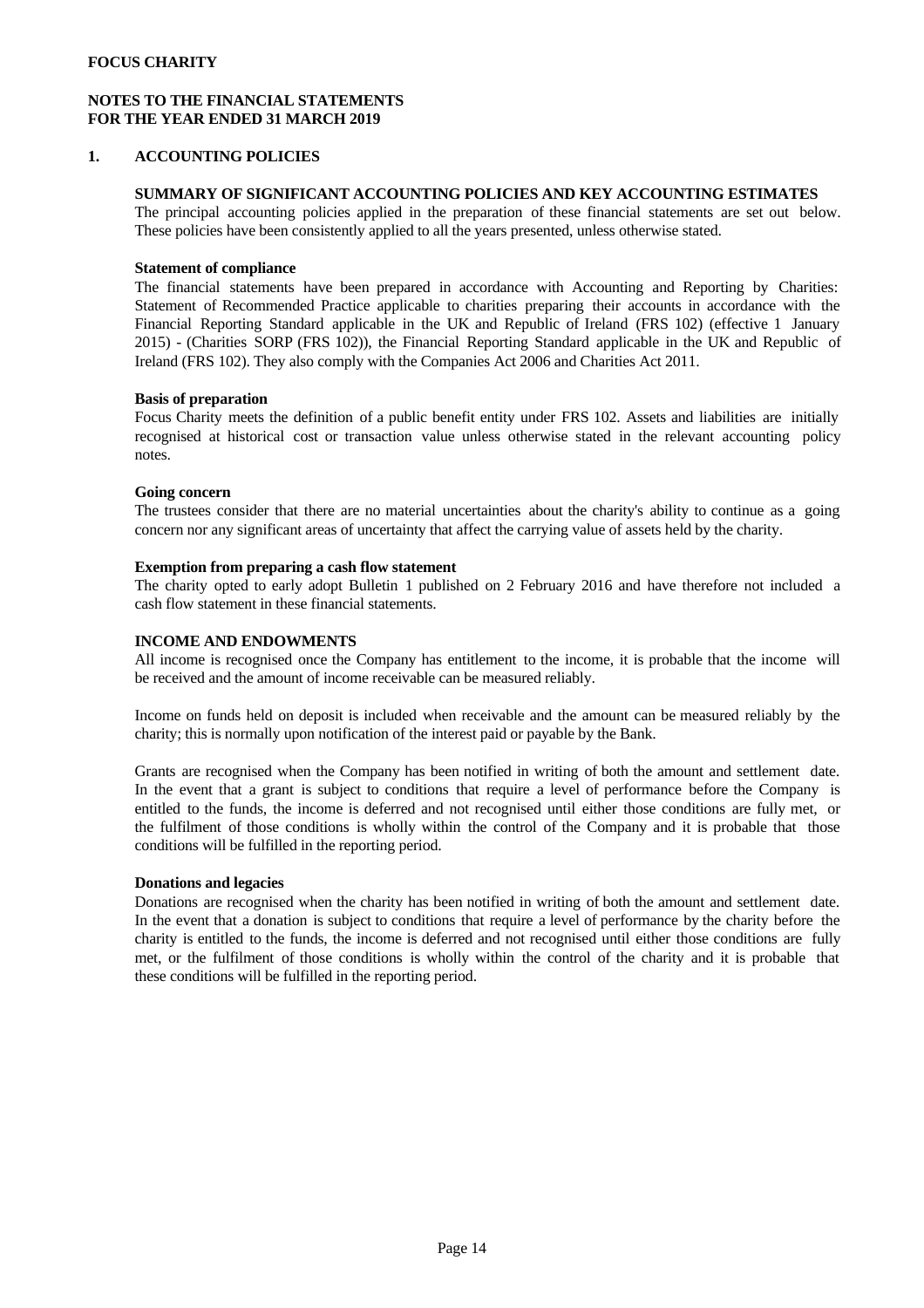### **NOTES TO THE FINANCIAL STATEMENTS - CONTINUED FOR THE YEAR ENDED 31 MARCH 2019**

### **1. ACCOUNTING POLICIES - continued**

### **EXPENDITURE**

All expenditure is recognised once there is a legal or constructive obligation to that expenditure, it is probable settlement is required and the amount can be measured reliably. All costs are allocated to the applicable expenditure heading that aggregate similar costs to that category. Where costs cannot be directly attributed to particular headings they have been allocated on a basis consistent with the use of resources, with central staff costs allocated on the basis of time spent, and depreciation charges allocated on the portion of the asset's use. Other support costs are allocated based on the spread of staff costs.

### **Raising funds**

These are costs incurred in attracting voluntary income, the management of investments and those incurred in trading activities that raise funds.

### **Charitable activities**

charitable expenditure comprises those costs incurred by the charity in the delivery of its activities and services for its beneficiaries. It includes both costs that can be allocated directly to such activities and those costs of an indirect nature necessary to support them.

### **TANGIBLE FIXED ASSETS**

Depreciation is provided at the following annual rates in order to write off each asset over its estimated useful life.

Computer equipment - 33% on cost

### **TAXATION**

The charity is considered to pass the tests set out in Paragraph 1 Schedule 6 of the Finance act 2010 and therefore it meets the definition of a charitable company for UK corporation tax purposes. Accordingly, the charity is potentially exempt from taxation in respect of income or capital gains received within categories covered by Chapter 3 part 11 of the Corporation Tax Act 2010 or Section 256 of the Taxation of Chargeable Gains Act 1992, to the extent that such income or gains are applied exclusively to charitable purposes.

### **CASH AND CASH EQUIVALENTS**

Cash and cash equivalents comprise cash on hand and call deposits, and other short-term highly liquid investments that are readily convertible to a known amount of cash and are subject to an insignificant risk of change in value.

#### **FUND STRUCTURE**

Unrestricted income funds are general funds that are available for use at the trustee's discretion in furtherance of the objectives of the charity.

Restricted income funds are those donated for use in a particular area or for specific purposes, the use of which is restricted to that area or purpose.

# **PENSION COSTS AND OTHER POST-RETIREMENT BENEFITS**

The charitable company operates a defined contribution pension scheme. Contributions payable to the charitable company's pension scheme are charged to the Statement of Financial Activities in the period to which they relate.

### **2. INVESTMENT INCOME**

|                                | 2019<br>ົ                         | 2018<br>ົ                        |  |
|--------------------------------|-----------------------------------|----------------------------------|--|
| Other fixed asset invest - FII | <b>Contract Contract Contract</b> | 62<br>$\equiv$ $\equiv$ $\equiv$ |  |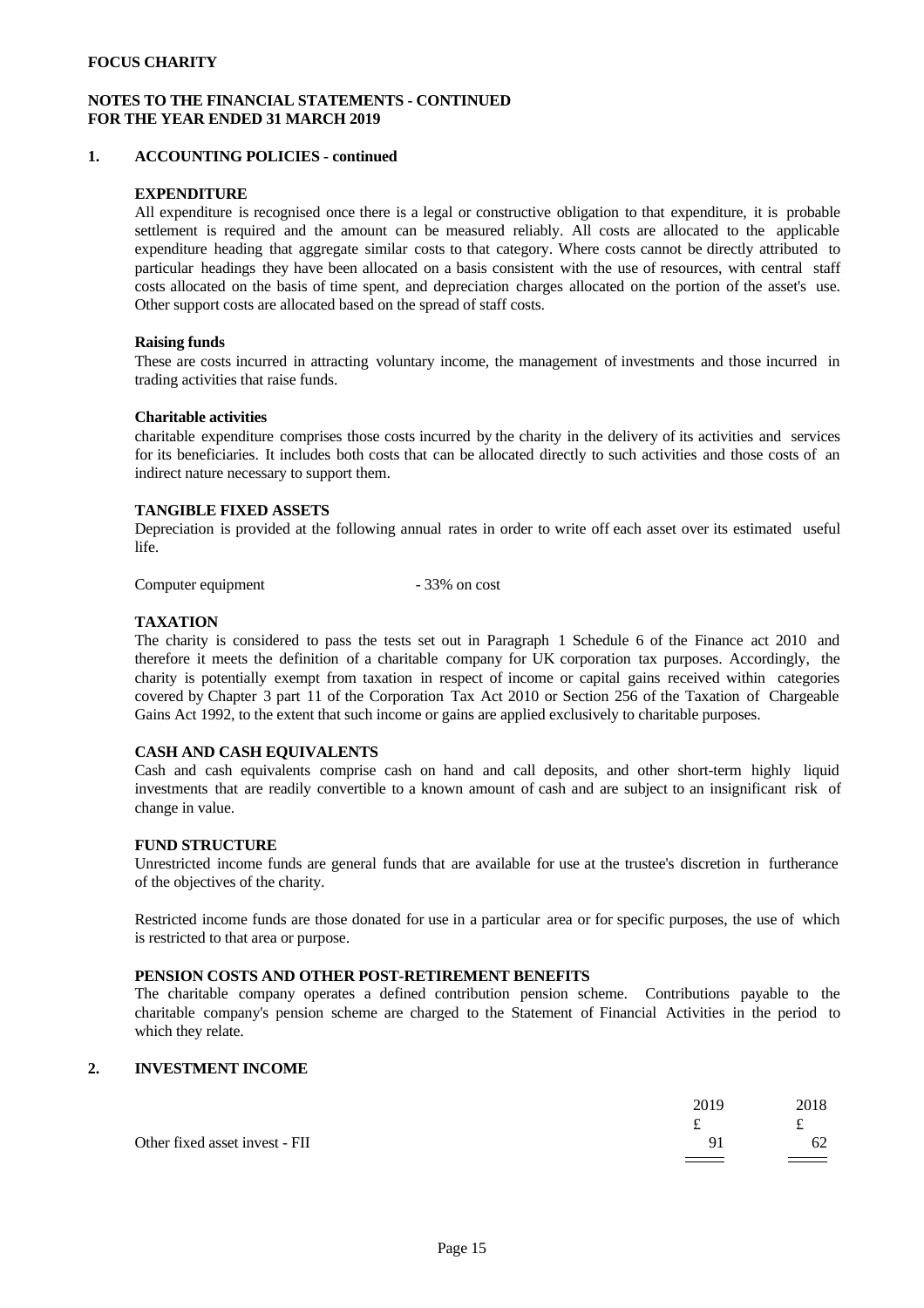### **NOTES TO THE FINANCIAL STATEMENTS - CONTINUED FOR THE YEAR ENDED 31 MARCH 2019**

### **3. NET INCOME/(EXPENDITURE)**

Net income/(expenditure) is stated after charging/(crediting):

|                             | 2019                               | 2018   |  |
|-----------------------------|------------------------------------|--------|--|
|                             |                                    | ے      |  |
| Depreciation - owned assets | 163                                | $\sim$ |  |
| Other operating leases      | 20,395                             | 20,718 |  |
|                             | $\sim$ $\sim$ $\sim$ $\sim$ $\sim$ | ===    |  |

### **4. TRUSTEES' REMUNERATION AND BENEFITS**

No trustees, nor any persons connected with them, have received any remuneration from the charity during the year.

No trustees have received any other benefits from the charity during the year.

The charity considers its key management personnel to be the Trustees and the Executive Director, Mr M Lilley.

During the year, the Executive Director received remuneration totalling £39,678 (2018 £38,964) including Employer's National Insurance.

The Trustees all give their time and expertise without any form of remuneration or other benefit in kind (2018 £nil).

During the year, the Trustees received reimbursement of travel expenses totalling £601 (2018 £558) or had expenses paid directly to a third party on their behalf.

## **TRUSTEES' EXPENSES**

There were no trustees' expenses paid for the year ended 31 March 2019 nor for the year ended 31 March 2018 .

# **5. STAFF COSTS**

|                       | 2019    | 2018    |
|-----------------------|---------|---------|
|                       | £       | £       |
| Wages and salaries    | 177,474 | 155,175 |
| Social security costs | 9,989   | 9,635   |
| Other pension costs   | 6,760   | 2,628   |
|                       |         |         |
|                       | 194,223 | 167,438 |
|                       |         |         |

The average monthly number of employees during the year was as follows:

|       | 2019 | 2018  |  |
|-------|------|-------|--|
| Staff | 10   |       |  |
|       |      | _____ |  |

No employees received emoluments in excess of £60,000.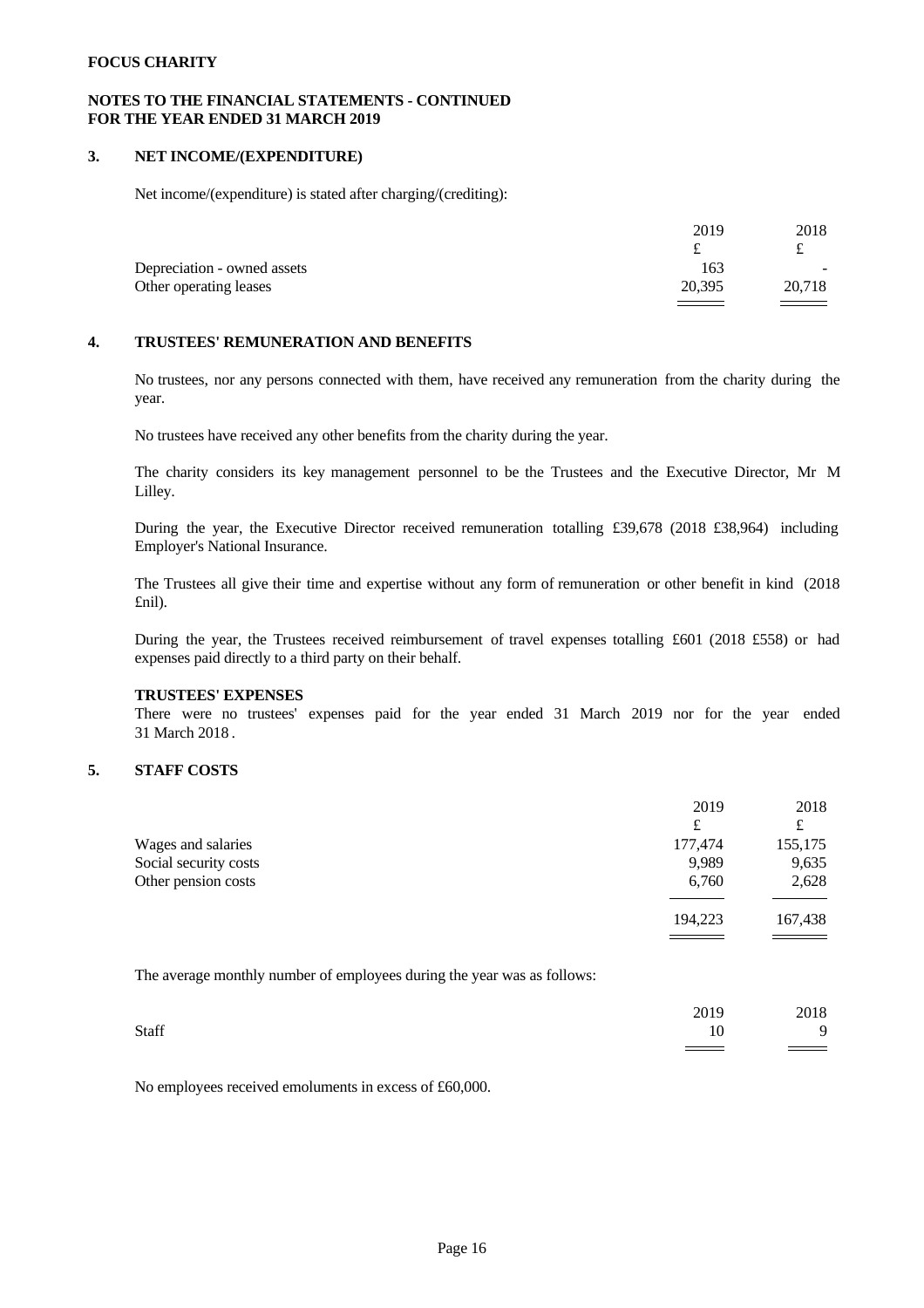# **NOTES TO THE FINANCIAL STATEMENTS - CONTINUED FOR THE YEAR ENDED 31 MARCH 2019**

# **6. COMPARATIVES FOR THE STATEMENT OF FINANCIAL ACTIVITIES**

| £<br>$\pmb{\mathfrak{L}}$<br><b>INCOME AND ENDOWMENTS FROM</b><br>38,880<br>249,578<br>Donations and legacies | $\pmb{\mathfrak{L}}$<br>288,458<br>62 |
|---------------------------------------------------------------------------------------------------------------|---------------------------------------|
|                                                                                                               |                                       |
|                                                                                                               |                                       |
| Investment income<br>62                                                                                       |                                       |
| <b>Total</b><br>249,578<br>38,942                                                                             | 288,520                               |
| <b>EXPENDITURE ON</b>                                                                                         |                                       |
| Raising funds<br>7,223<br>3,743                                                                               | 10,966                                |
| <b>Charitable activities</b>                                                                                  |                                       |
| Charitable activities<br>212,239<br>22,288                                                                    | 234,527                               |
| <b>Total</b><br>29,511<br>215,982                                                                             | 245,493                               |
|                                                                                                               |                                       |
| NET INCOME/(EXPENDITURE)<br>9,431<br>33,596                                                                   | 43,027                                |
| <b>RECONCILIATION OF FUNDS</b>                                                                                |                                       |
| <b>Total funds brought forward</b><br>13,405<br>48,303                                                        | 61,708                                |
| <b>TOTAL FUNDS CARRIED FORWARD</b><br>81,899<br>22,836                                                        | 104,735                               |

# **7. TANGIBLE FIXED ASSETS**

|                     | Computer<br>equipment |
|---------------------|-----------------------|
| Cost                | $\pounds$             |
| At 1 April 2018     | 23,776                |
| Additions           | 1,400                 |
|                     |                       |
| At 31 March 2019    | 25,176                |
|                     |                       |
| <b>Depreciation</b> |                       |
| At 1 April 2018     | 23,776                |
| Charge for year     | 163                   |
|                     |                       |
| At 31 March 2019    | 23,939                |
|                     |                       |
|                     |                       |
| Net book value      |                       |
| At 31 March 2019    | 1,237                 |
| At 31 March 2018    |                       |
|                     |                       |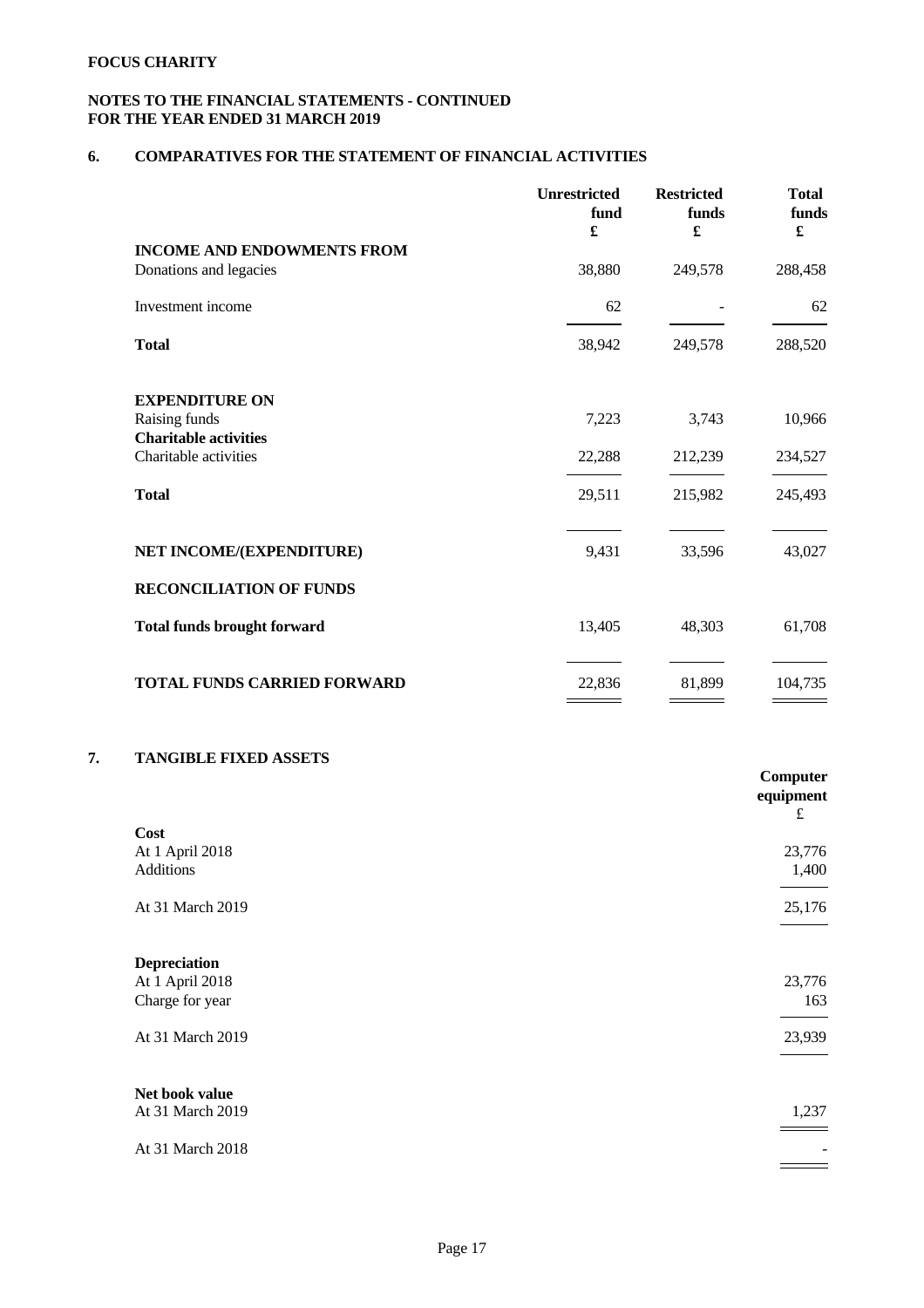# **NOTES TO THE FINANCIAL STATEMENTS - CONTINUED FOR THE YEAR ENDED 31 MARCH 2019**

# **8. DEBTORS: AMOUNTS FALLING DUE WITHIN ONE YEAR**

|             | 2019                      | 2018   |
|-------------|---------------------------|--------|
|             | $\widetilde{\phantom{m}}$ | $\sim$ |
| Prepayments | 512<br>ر د ر.             | 2,223  |
|             |                           |        |

# **9. CREDITORS: AMOUNTS FALLING DUE WITHIN ONE YEAR**

|                                 | 2019                     | 2018  |  |
|---------------------------------|--------------------------|-------|--|
|                                 | £                        | £     |  |
| Social security and other taxes | $\overline{\phantom{a}}$ | 3,322 |  |
| Pension control                 | 947                      | 348   |  |
| Accrued expenses                | 2,321                    | 2,302 |  |
|                                 |                          |       |  |
|                                 | 3,268                    | 5,972 |  |
|                                 |                          |       |  |

# **10. MOVEMENT IN FUNDS**

|                                                 | At 1.4.18<br>£ | movement in<br>funds<br>£ | between<br>funds<br>£ | At 31.3.19<br>£ |
|-------------------------------------------------|----------------|---------------------------|-----------------------|-----------------|
| <b>Unrestricted funds</b>                       |                |                           |                       |                 |
| General fund                                    | 22,836         | (12, 631)                 | 9,626                 | 19,831          |
| <b>Restricted funds</b>                         |                |                           |                       |                 |
| <b>Big Lottery Grant - Reaching Communities</b> | 20,710         | (10, 432)                 |                       | 10,278          |
| Big Lottery Fund - Leicester Ageing Together    | 15,315         | (5,689)                   | (9,626)               |                 |
| <b>Hammersons</b>                               | 2,126          | (2,126)                   |                       |                 |
| <b>JR Corah Foundation</b>                      | 1,500          | (1,500)                   |                       |                 |
| Michael Bishop Foundation                       | 42,248         | 1,648                     |                       | 43,896          |
|                                                 | 81,899         | (18,099)                  | (9,626)               | 54,174          |
| <b>TOTAL FUNDS</b>                              | 104,735        | (30,730)                  |                       | 74,005          |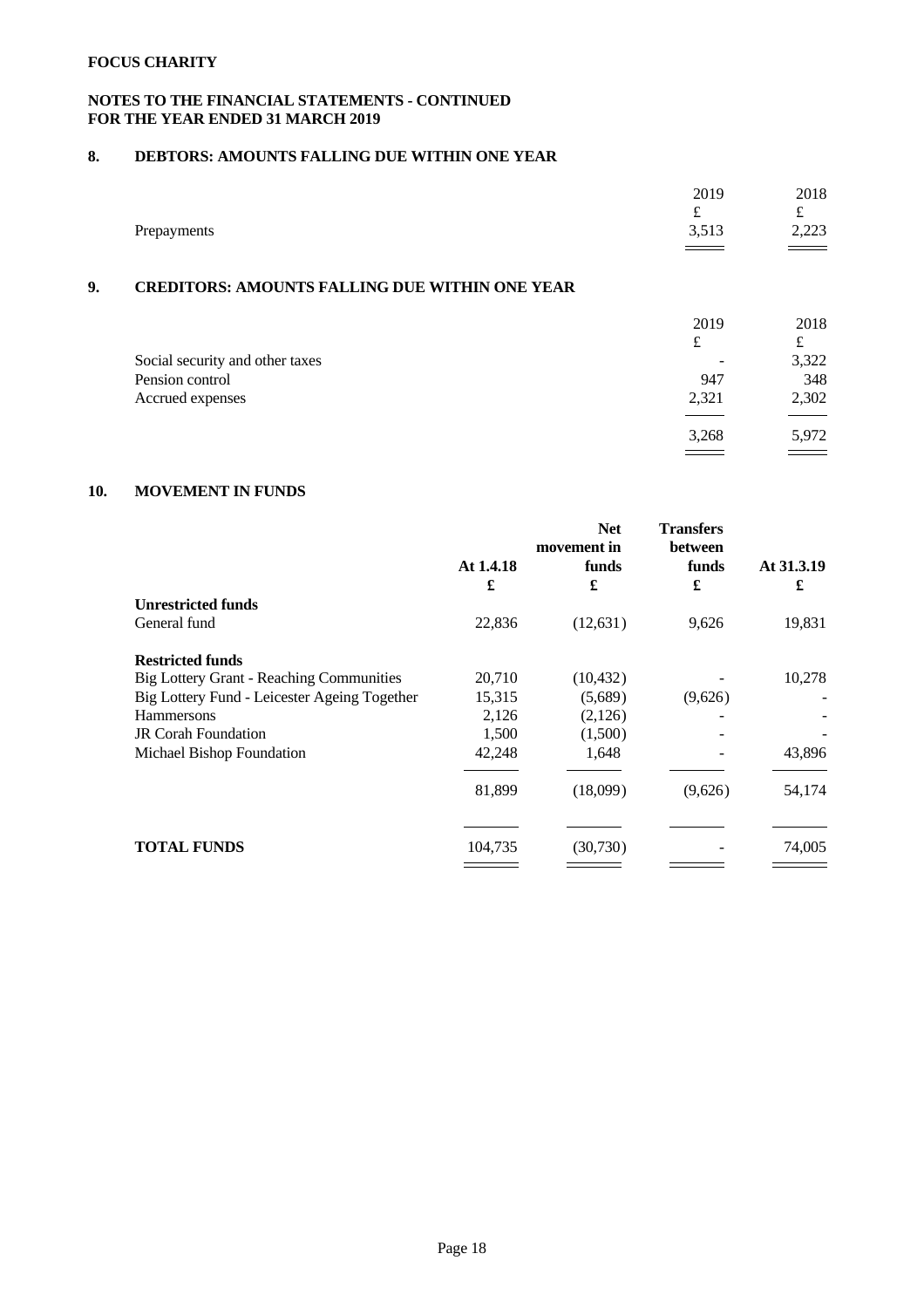# **NOTES TO THE FINANCIAL STATEMENTS - CONTINUED FOR THE YEAR ENDED 31 MARCH 2019**

# **10. MOVEMENT IN FUNDS - continued**

Net movement in funds, included in the above are as follows:

|                                                 | <b>Incoming</b><br>resources<br>£ | <b>Resources</b><br>expended<br>£ | <b>Movement</b> in<br>funds<br>£ |  |
|-------------------------------------------------|-----------------------------------|-----------------------------------|----------------------------------|--|
| <b>Unrestricted funds</b>                       |                                   |                                   |                                  |  |
| General fund                                    | 34,266                            | (46, 897)                         | (12, 631)                        |  |
| <b>Restricted funds</b>                         |                                   |                                   |                                  |  |
| <b>Big Lottery Grant - Reaching Communities</b> | 75,454                            | (85, 886)                         | (10, 432)                        |  |
| Big Lottery Fund - Leicester Ageing Together    | 5,643                             | (11,332)                          | (5,689)                          |  |
| <b>Hammersons</b>                               |                                   | (2,126)                           | (2,126)                          |  |
| <b>JR Corah Foundation</b>                      |                                   | (1,500)                           | (1,500)                          |  |
| Michael Bishop Foundation                       | 86,696                            | (85,048)                          | 1,648                            |  |
| Carlton Hayes Mental Health Charity             | 5,000                             | (5,000)                           |                                  |  |
| National Lottery Heritage Fund - Young Roots    | 21,550                            | (21,550)                          |                                  |  |
| <b>Santander Foundation</b>                     | 4,866                             | (4,866)                           | ۰                                |  |
| National Lottery Fund - Awards for All          | 9,980                             | (9,980)                           |                                  |  |
|                                                 | 209,189                           | (227, 288)                        | (18,099)                         |  |
|                                                 |                                   |                                   |                                  |  |
| <b>TOTAL FUNDS</b>                              | 243,455                           | (274, 185)                        | (30, 730)                        |  |

# **Comparatives for movement in funds**

|                                                 | <b>Net</b><br>movement in |            |                 |
|-------------------------------------------------|---------------------------|------------|-----------------|
|                                                 | At 1.4.17<br>£            | funds<br>£ | At 31.3.18<br>£ |
| <b>Unrestricted Funds</b>                       |                           |            |                 |
| General fund                                    | 13,405                    | 9,431      | 22,836          |
| <b>Restricted Funds</b>                         |                           |            |                 |
| <b>Big Lottery Grant - Reaching Communities</b> | 35,439                    | (14, 729)  | 20,710          |
| Big Lottery Fund - Leicester Ageing Together    | 12,864                    | 2,451      | 15,315          |
| <b>Hammersons</b>                               |                           | 2,126      | 2,126           |
| <b>JR</b> Corah Foundation                      |                           | 1,500      | 1,500           |
| Michael Bishop Foundation                       |                           | 42,248     | 42,248          |
|                                                 | 48,303                    | 33,596     | 81,899          |
|                                                 |                           |            |                 |
| <b>TOTAL FUNDS</b>                              | 61,708                    | 43,027     | 104,735         |
|                                                 |                           |            |                 |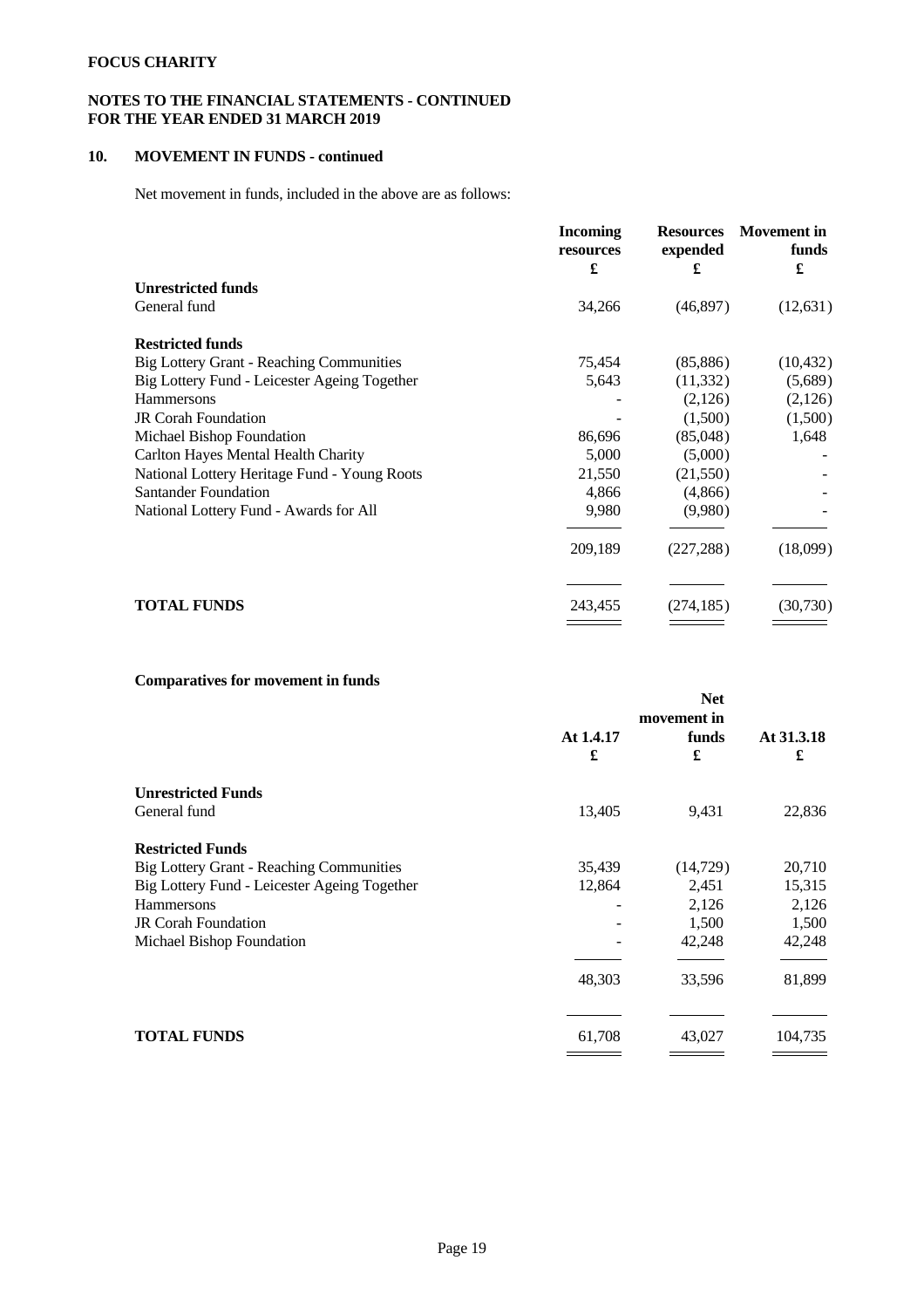# **NOTES TO THE FINANCIAL STATEMENTS - CONTINUED FOR THE YEAR ENDED 31 MARCH 2019**

# **10. MOVEMENT IN FUNDS - continued**

Comparative net movement in funds, included in the above are as follows:

|                                                 | <b>Incoming</b><br>resources<br>£ | <b>Resources</b><br>expended<br>£ | <b>Movement</b> in<br>funds<br>£ |  |
|-------------------------------------------------|-----------------------------------|-----------------------------------|----------------------------------|--|
| <b>Unrestricted funds</b>                       |                                   |                                   |                                  |  |
| General fund                                    | 38,942                            | (29,511)                          | 9,431                            |  |
| <b>Restricted funds</b>                         |                                   |                                   |                                  |  |
| <b>Big Lottery Grant - Reaching Communities</b> | 87,910                            | (102, 639)                        | (14, 729)                        |  |
| Big Lottery Fund - Leicester Ageing Together    | 69,210                            | (66,759)                          | 2,451                            |  |
| <b>Hammersons</b>                               | 2,500                             | (374)                             | 2,126                            |  |
| <b>JR Corah Foundation</b>                      | 1,500                             |                                   | 1,500                            |  |
| Michael Bishop Foundation                       | 85,510                            | (43,262)                          | 42,248                           |  |
| Townscape Heritage Initiative                   | 1,998                             | (1,998)                           |                                  |  |
| Leicester City Council - Get Growing            | 950                               | (950)                             |                                  |  |
|                                                 | 249,578                           | (215,982)                         | 33,596                           |  |
|                                                 |                                   |                                   |                                  |  |
| <b>TOTAL FUNDS</b>                              | 288,520                           | (245, 493)                        | 43,027                           |  |
|                                                 |                                   |                                   |                                  |  |

A current year 12 months and prior year 12 months combined position is as follows:

|                                                 | At 1.4.17<br>£ | <b>Net</b><br>movement in<br>funds<br>£ | <b>Transfers</b><br>between<br>funds<br>£ | At 31.3.19<br>£ |
|-------------------------------------------------|----------------|-----------------------------------------|-------------------------------------------|-----------------|
| <b>Unrestricted funds</b>                       |                |                                         |                                           |                 |
| General fund                                    | 13,405         | (3,200)                                 | 9,626                                     | 19,831          |
| <b>Restricted funds</b>                         |                |                                         |                                           |                 |
| <b>Big Lottery Grant - Reaching Communities</b> | 35,439         | (25,161)                                |                                           | 10,278          |
| Big Lottery Fund - Leicester Ageing Together    | 12,864         | (3,238)                                 | (9,626)                                   |                 |
| Michael Bishop Foundation                       |                | 43,896                                  |                                           | 43,896          |
|                                                 | 48,303         | 15,497                                  | (9,626)                                   | 54,174          |
| <b>TOTAL FUNDS</b>                              | 61,708         | 12,297                                  |                                           | 74,005          |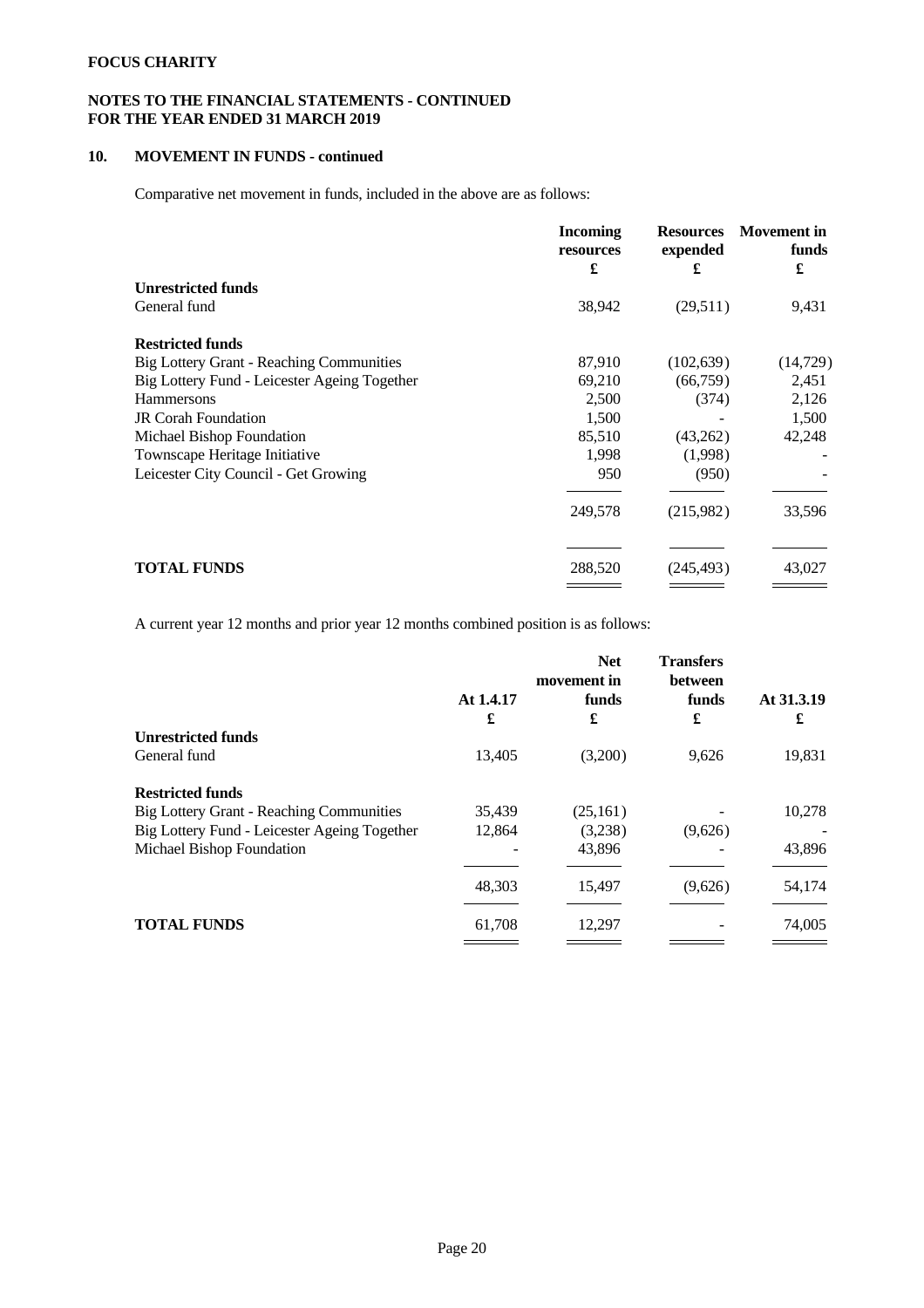# **NOTES TO THE FINANCIAL STATEMENTS - CONTINUED FOR THE YEAR ENDED 31 MARCH 2019**

# **10. MOVEMENT IN FUNDS - continued**

A current year 12 months and prior year 12 months combined net movement in funds, included in the above are as follows:

|                                                 | <b>Incoming</b><br>resources<br>£ | <b>Resources</b><br>expended<br>£ | <b>Movement</b> in<br>funds<br>£ |  |
|-------------------------------------------------|-----------------------------------|-----------------------------------|----------------------------------|--|
| <b>Unrestricted funds</b>                       |                                   |                                   |                                  |  |
| General fund                                    | 73,208                            | (76, 408)                         | (3,200)                          |  |
| <b>Restricted funds</b>                         |                                   |                                   |                                  |  |
| <b>Big Lottery Grant - Reaching Communities</b> | 163,364                           | (188, 525)                        | (25, 161)                        |  |
| Big Lottery Fund - Leicester Ageing Together    | 74,853                            | (78,091)                          | (3,238)                          |  |
| <b>Hammersons</b>                               | 2,500                             | (2,500)                           |                                  |  |
| <b>JR Corah Foundation</b>                      | 1,500                             | (1,500)                           |                                  |  |
| Michael Bishop Foundation                       | 172,206                           | (128,310)                         | 43,896                           |  |
| Carlton Hayes Mental Health Charity             | 5,000                             | (5,000)                           |                                  |  |
| National Lottery Heritage Fund - Young Roots    | 21,550                            | (21,550)                          |                                  |  |
| <b>Santander Foundation</b>                     | 4,866                             | (4,866)                           |                                  |  |
| National Lottery Fund - Awards for All          | 9,980                             | (9,980)                           |                                  |  |
| Townscape Heritage Initiative                   | 1,998                             | (1,998)                           |                                  |  |
| Leicester City Council - Get Growing            | 950                               | (950)                             |                                  |  |
|                                                 | 458,767                           | (443,270)                         | 15,497                           |  |
| <b>TOTAL FUNDS</b>                              | 531,975                           | (519, 678)                        | 12,297                           |  |
|                                                 |                                   |                                   |                                  |  |

# **11. RELATED PARTY DISCLOSURES**

There were no related party transactions for the year ended 31 March 2019 or the year ended 31 March 2018.